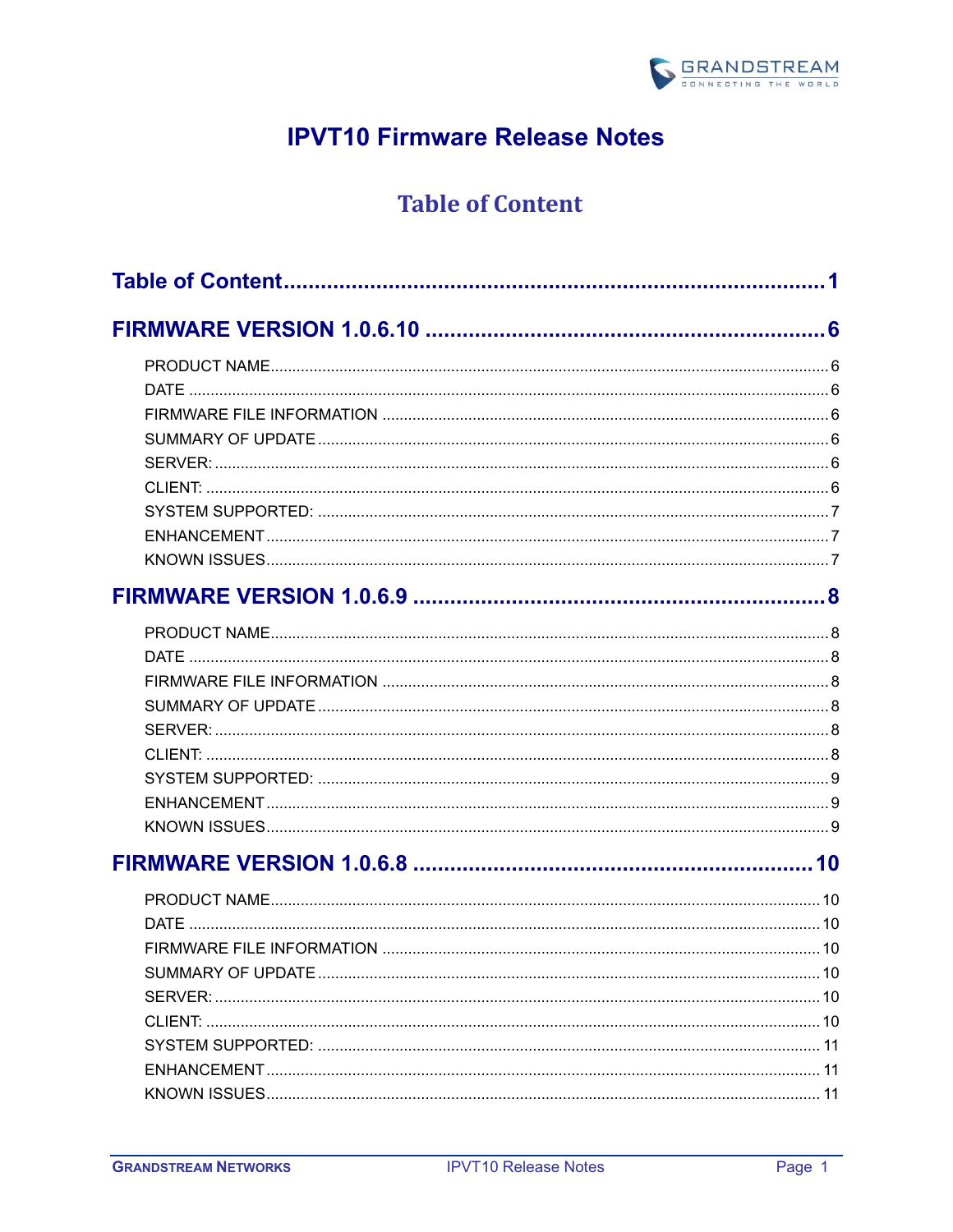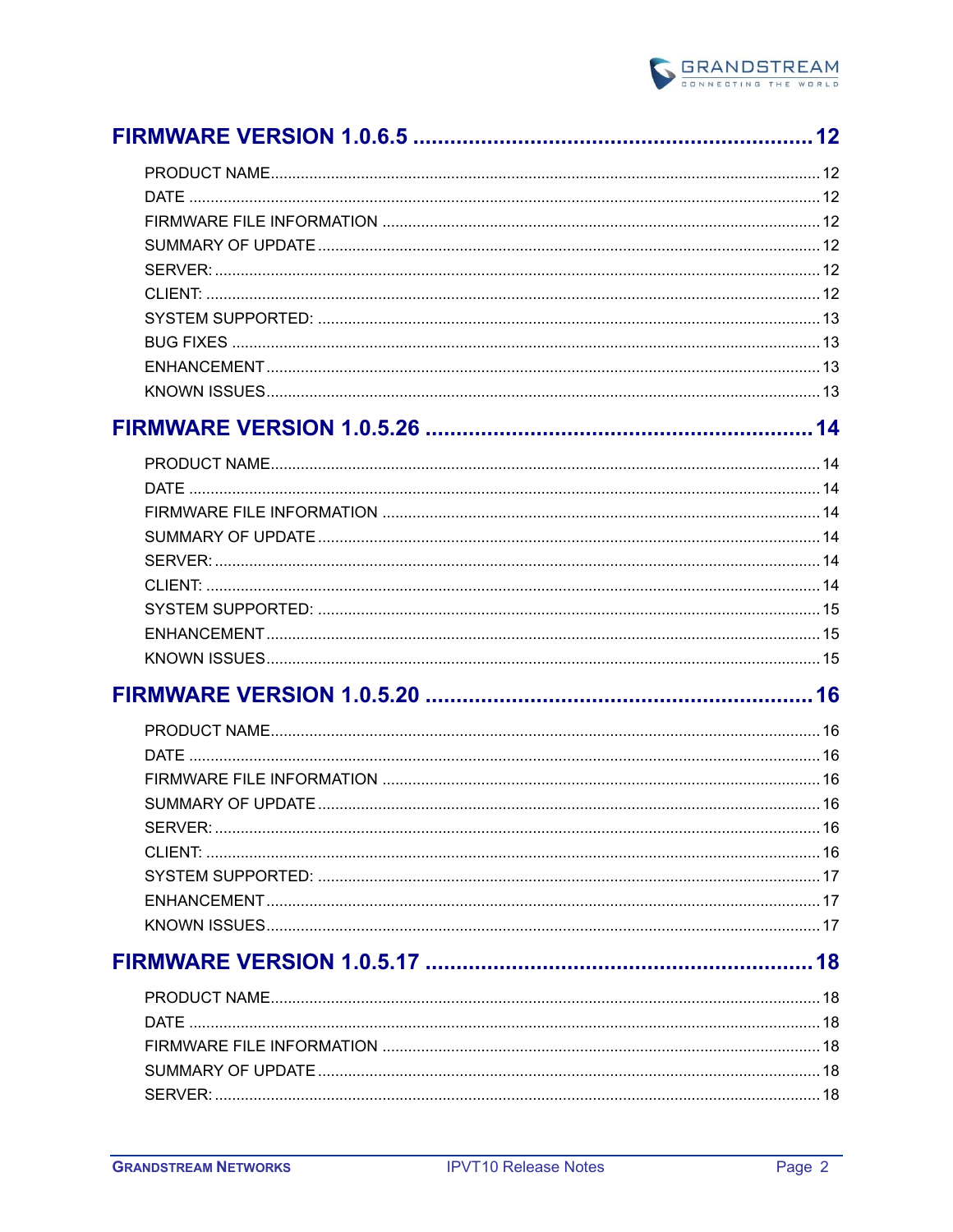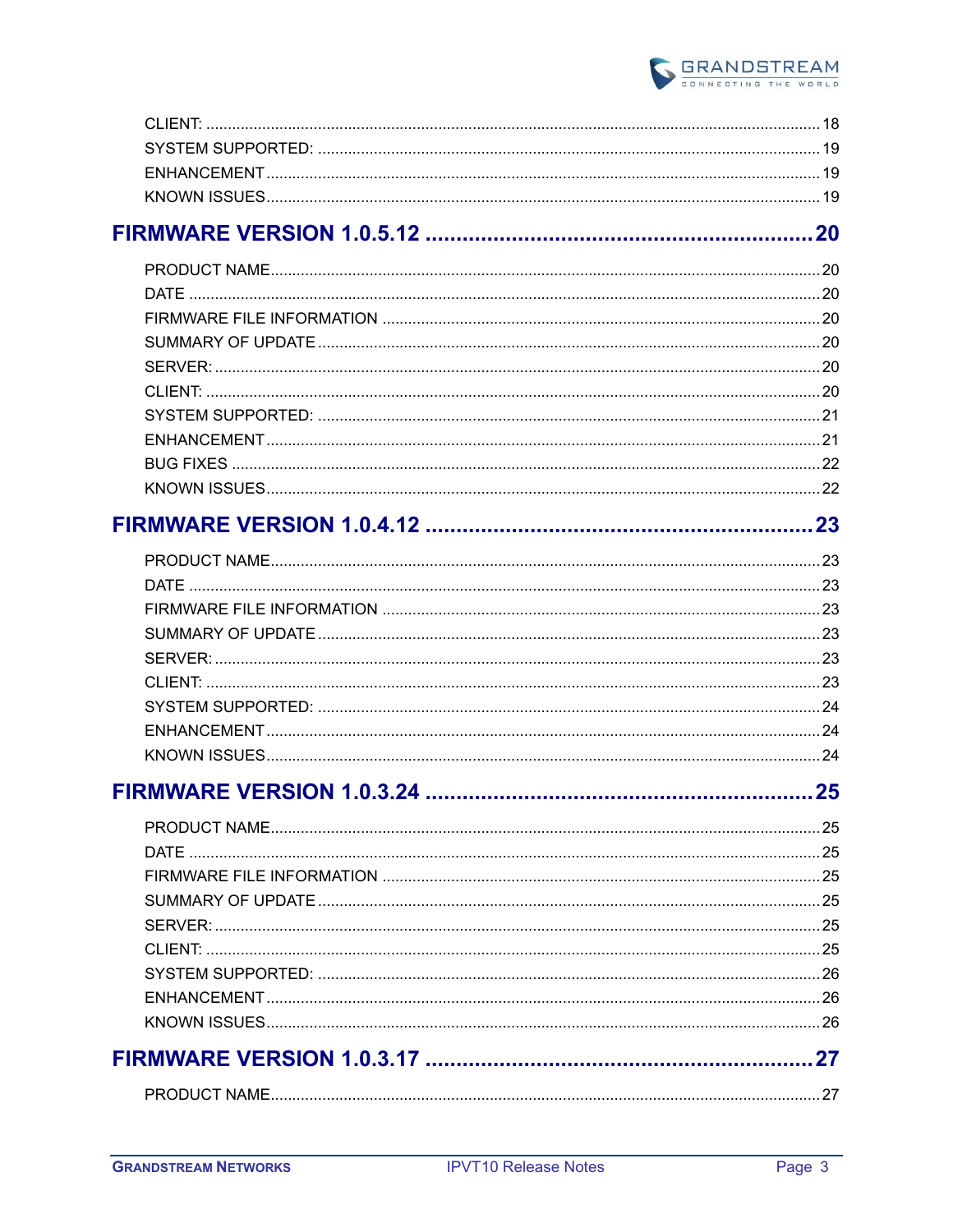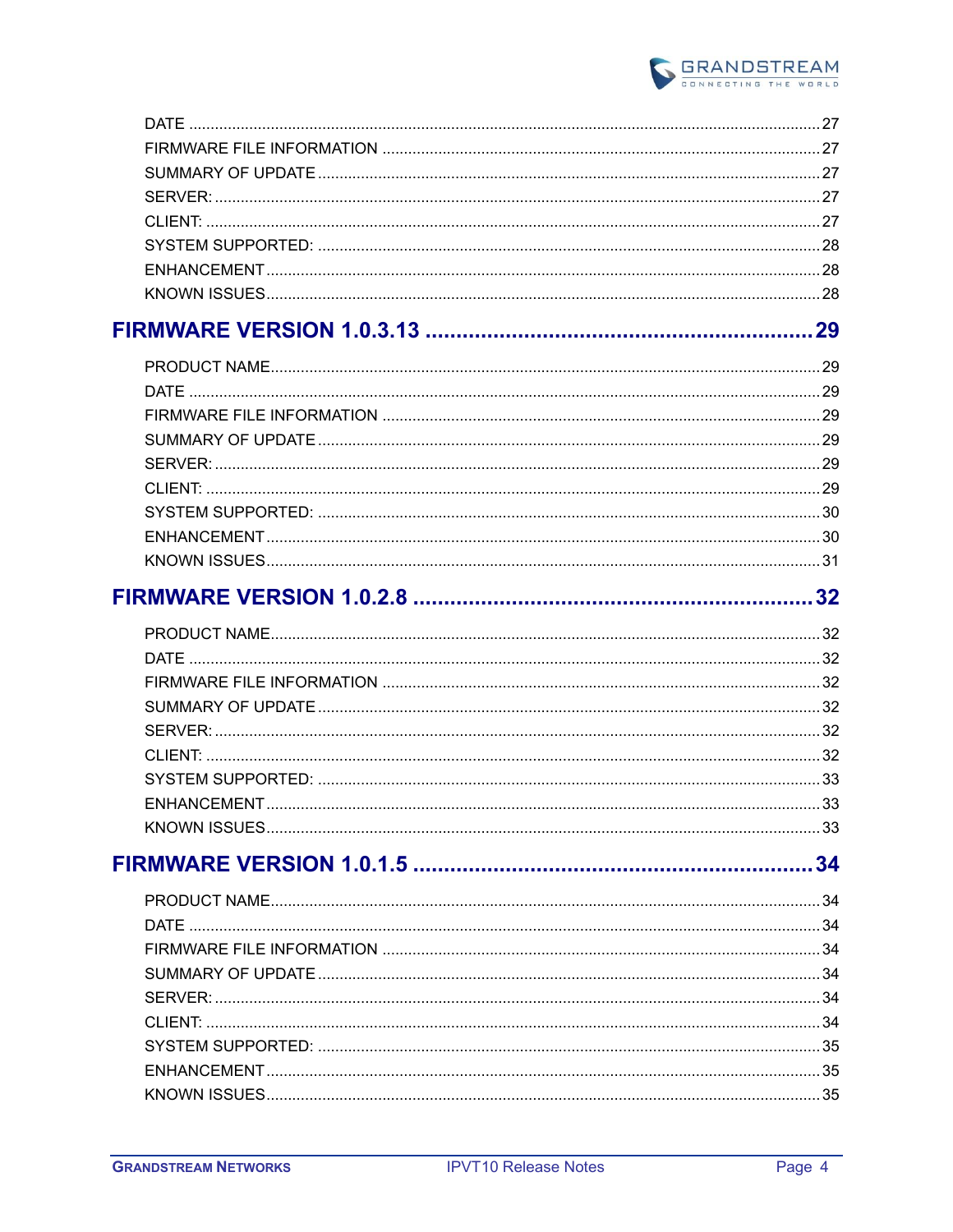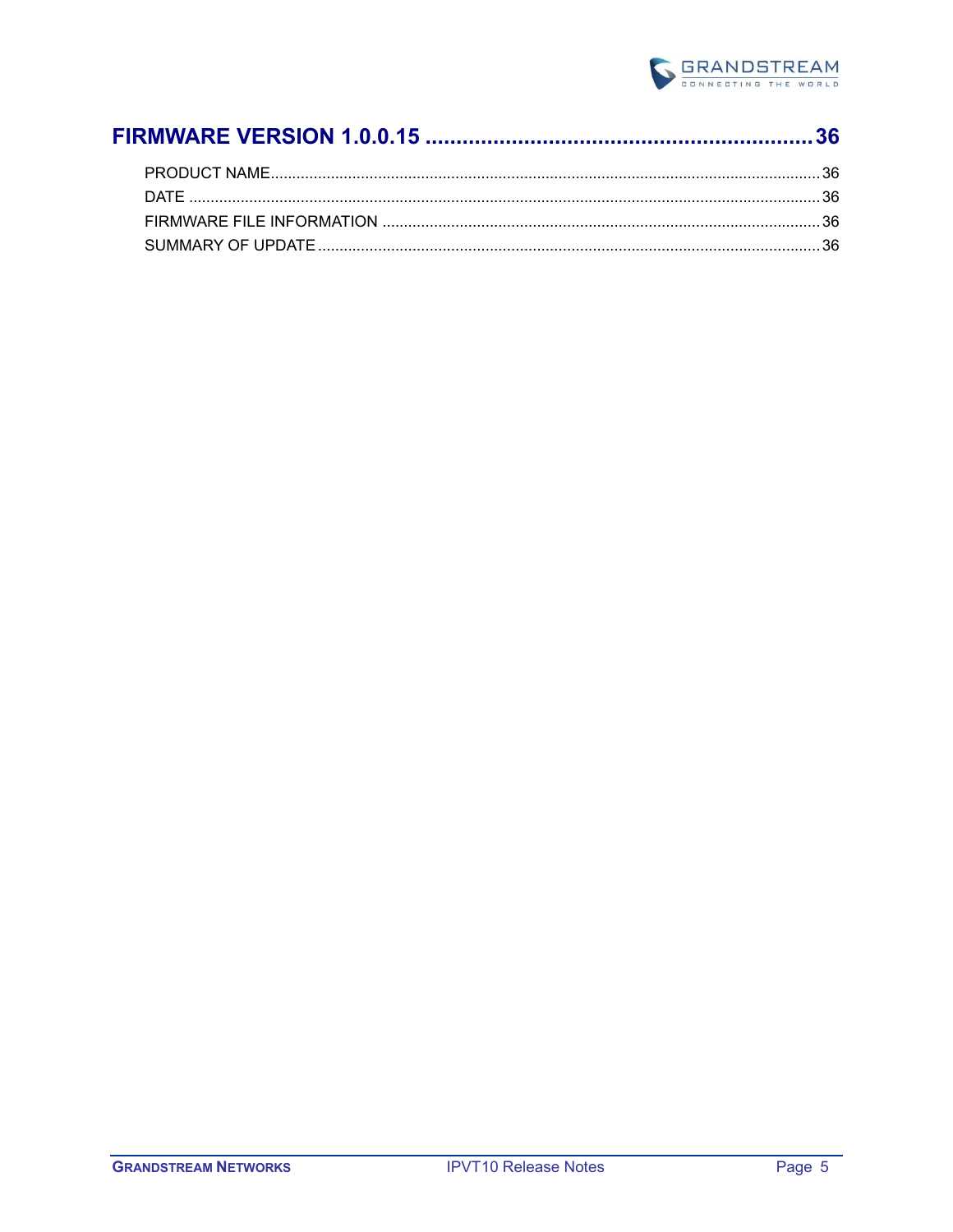

## **FIRMWARE VERSION 1.0.6.10**

### <span id="page-5-1"></span><span id="page-5-0"></span>**PRODUCT NAME**

<span id="page-5-2"></span>IPVT10

## **DATE**

03/31/2021

## <span id="page-5-3"></span>**FIRMWARE FILE INFORMATION**

Firmware file name: IPVT10fw\_1.0.6.10.bin MD5: 0cb1ba38fc55cfb4721c5dffbce485e8

### <span id="page-5-4"></span>**SUMMARY OF UPDATE**

<span id="page-5-5"></span>The main purpose of this release is feature enhancement.

#### **SERVER:**

| <b>Name</b>     | <b>Version</b> | <b>Comments</b> |
|-----------------|----------------|-----------------|
| l IPVTSIPServer | 1.0.17.26      |                 |
| <b>MCU</b>      | 1.0.9.22       |                 |
| WebServer       | 1.0.10.11      |                 |

<span id="page-5-6"></span>

| <b>Name</b>                  | <b>Version</b>                    | <b>Comments</b>         |
|------------------------------|-----------------------------------|-------------------------|
| <b>WebRTC Client</b>         | 1.0.14.9                          |                         |
| GVC320X                      | $1.0.3.69 + 1.0.3.69$ suggested   | IPVT APK 1.0.0.37+      |
| GVC3210                      | $1.0.1.29 + 0.1.59$ suggested     | IPVT APK 1.0.0.37+      |
| <b>GVC32XX IPVT APK</b>      | $1.0.0.37 + 1.0.0.47$ suggested   |                         |
| <b>GVC32XX Errata</b>        | $1.0.0.39 + 0.1.0.0.39$ suggested | System Prompt UI Errata |
| GXV3275                      | $1.0.3.193+$                      |                         |
| <b>IPVT Android</b>          | $1.0.1.24 + 1.0.1.43$ suggested   | Google Play Store       |
| <b>IPVT iOS</b>              | $1.0.21 + 1.0.24$ suggested       | Apple Store (iTunes)    |
| <b>IPVT Outlook Calendar</b> | $1.0.0.2 + 1.0.0.2$ suggested     |                         |
| Plugin                       |                                   |                         |
| <b>IPVT Google</b>           | 1.0.0.4, 1.0.0.4 suggested        |                         |
| Calendar/Chrome Plugin       |                                   |                         |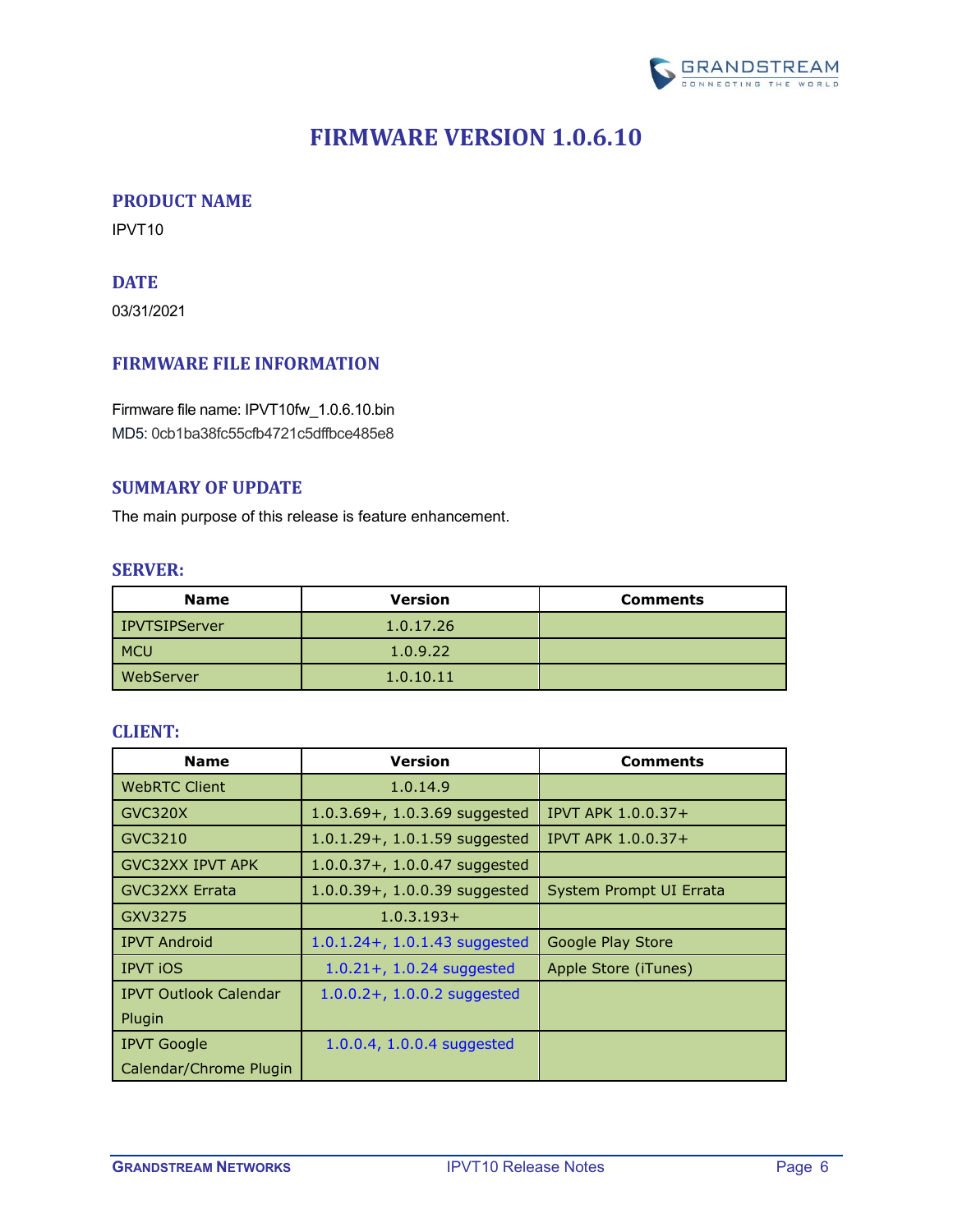

#### <span id="page-6-0"></span>**Browsers:**

✓ *IE 11, Firefox 52+, Chrome 52+, Microsoft Edge 40.15063+, Safari 11+, Opera 39+*

#### **Operating System:**

- $\checkmark$  MacOS (OS X) 10+
- $\checkmark$  Win 10+
- ✓ Android 4.1+
- $\checkmark$  iOS 9.0+

#### <span id="page-6-1"></span>**ENHANCEMENT**

- Remove VP8 Codec
- Opera: Support H.264 Codec

#### <span id="page-6-2"></span>**KNOWN ISSUES**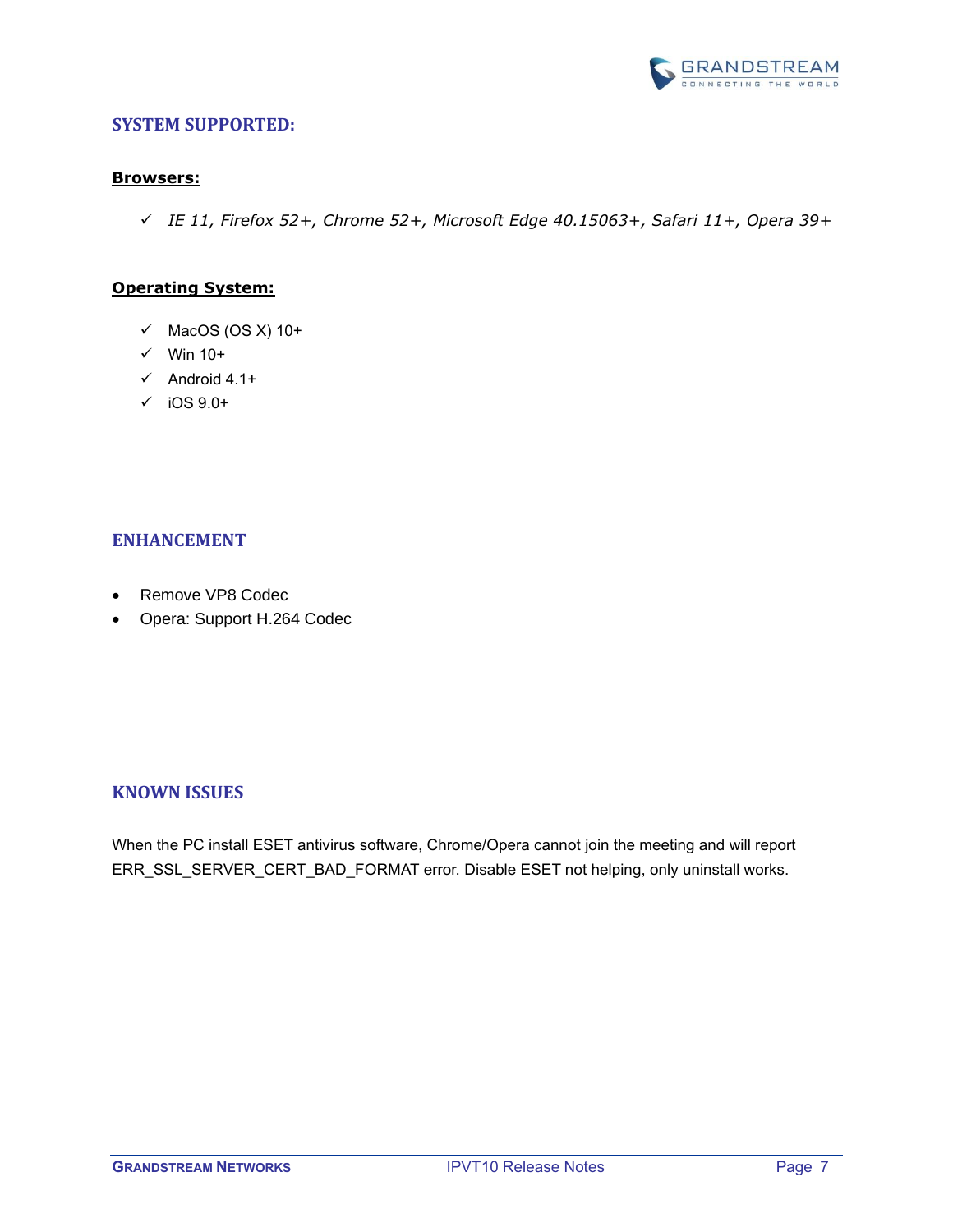

## **FIRMWARE VERSION 1.0.6.9**

### <span id="page-7-1"></span><span id="page-7-0"></span>**PRODUCT NAME**

<span id="page-7-2"></span>IPVT10

## **DATE**

01/11/2021

## <span id="page-7-3"></span>**FIRMWARE FILE INFORMATION**

Firmware file name: IPVT10fw\_1.0.6.9.bin MD5: 7ef3c8ae4c5eec3526be085f96c35c22

#### <span id="page-7-4"></span>**SUMMARY OF UPDATE**

<span id="page-7-5"></span>The main purpose of this release is feature enhancement

#### **SERVER:**

| <b>Name</b>     | <b>Version</b> | <b>Comments</b> |
|-----------------|----------------|-----------------|
| l IPVTSIPServer | 1.0.17.26      |                 |
| <b>MCU</b>      | 1.0.9.22       |                 |
| WebServer       | 1.0.10.11      |                 |

<span id="page-7-6"></span>

| <b>Name</b>                  | <b>Version</b>                    | <b>Comments</b>           |
|------------------------------|-----------------------------------|---------------------------|
| <b>WebRTC Client</b>         | 1.0.14.8                          |                           |
| GVC320X                      | 1.0.3.69+, 1.0.3.69 suggested     | <b>IPVT APK 1.0.0.37+</b> |
| GVC3210                      | $1.0.1.29 + 0.1.59$ suggested     | IPVT APK 1.0.0.37+        |
| <b>GVC32XX IPVT APK</b>      | $1.0.0.37 + 1.0.0.47$ suggested   |                           |
| <b>GVC32XX Errata</b>        | $1.0.0.39 + 0.1.0.0.39$ suggested | System Prompt UI Errata   |
| GXV3275                      | $1.0.3.193+$                      |                           |
| <b>IPVT Android</b>          | $1.0.1.24 + 1.0.1.43$ suggested   | Google Play Store         |
| <b>IPVT iOS</b>              | $1.0.21 + 1.0.24$ suggested       | Apple Store (iTunes)      |
| <b>IPVT Outlook Calendar</b> | $1.0.0.2 + 1.0.0.2$ suggested     |                           |
| Plugin                       |                                   |                           |
| <b>IPVT Google</b>           | 1.0.0.4, 1.0.0.4 suggested        |                           |
| Calendar/Chrome Plugin       |                                   |                           |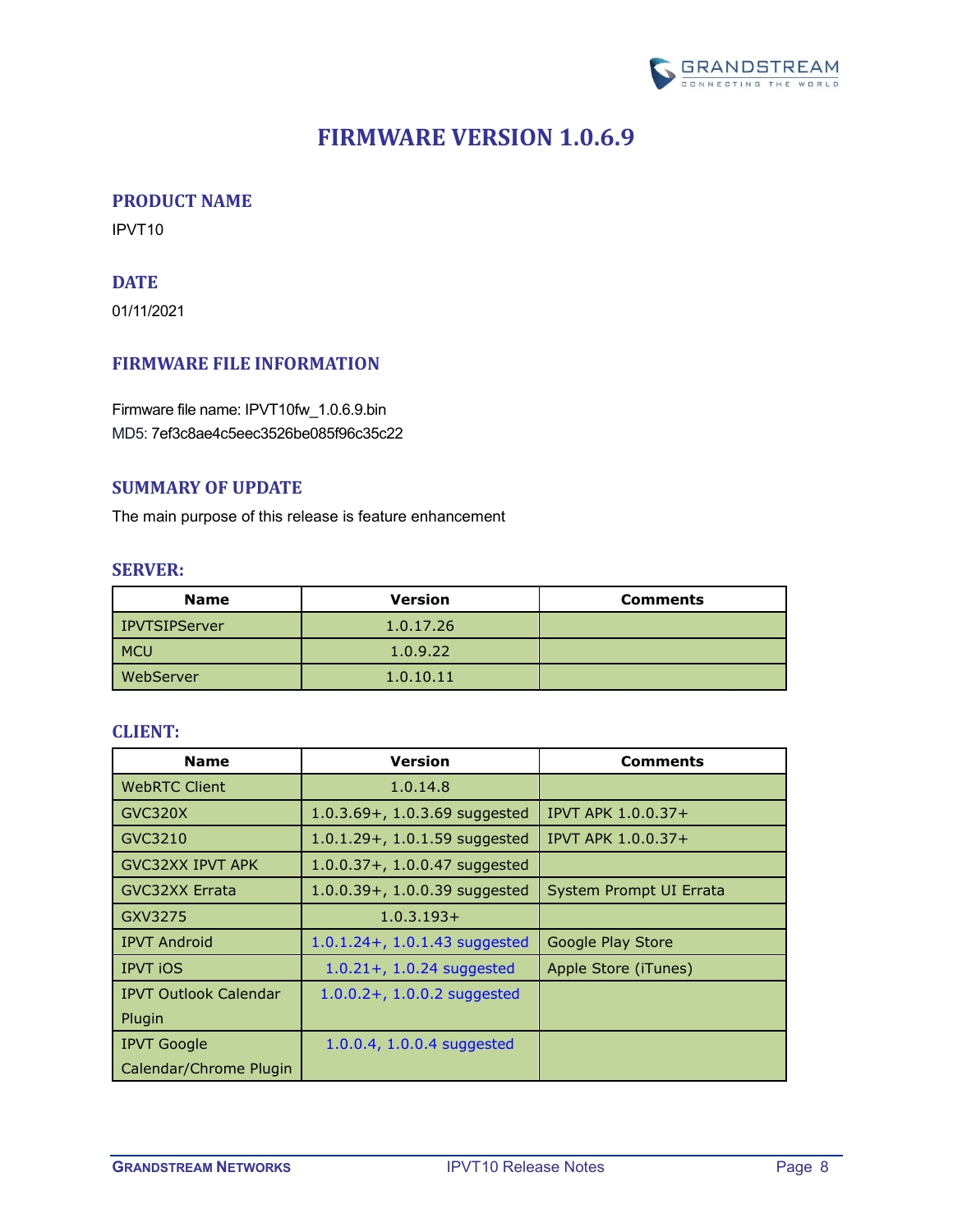

#### <span id="page-8-0"></span>**Browsers:**

✓ *IE 11, Firefox 52+, Chrome 52+, Microsoft Edge 40.15063+, Safari 11+, Opera 39+*

#### **Operating System:**

- $\checkmark$  MacOS (OS X) 10+
- $\checkmark$  Win 10+
- $\checkmark$  Android 4.1+
- $\checkmark$  iOS 9.0+

### <span id="page-8-1"></span>**ENHANCEMENT**

• Support live to Facebook / YouTube

#### <span id="page-8-2"></span>**KNOWN ISSUES**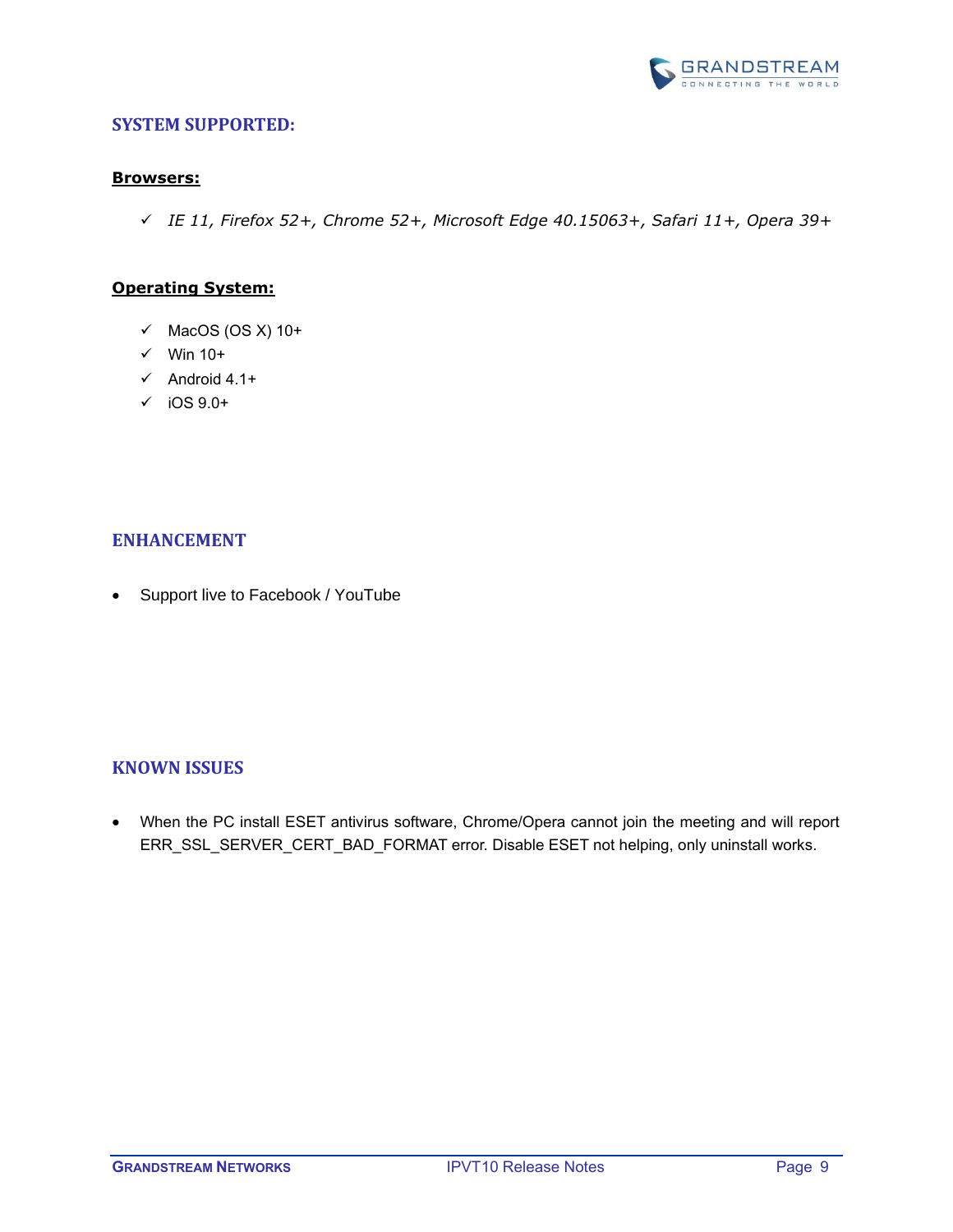

## **FIRMWARE VERSION 1.0.6.8**

### <span id="page-9-1"></span><span id="page-9-0"></span>**PRODUCT NAME**

<span id="page-9-2"></span>IPVT10

## **DATE**

09/30/2020

## <span id="page-9-3"></span>**FIRMWARE FILE INFORMATION**

Firmware file name: IPVT10fw\_1.0.6.8.bin MD5: 104f10310cd0e15ec42540c4070da895

### <span id="page-9-4"></span>**SUMMARY OF UPDATE**

<span id="page-9-5"></span>The main purpose of this release is feature enhancement

#### **SERVER:**

| <b>Name</b>   | <b>Version</b> | <b>Comments</b> |
|---------------|----------------|-----------------|
| IPVTSIPServer | 1.0.17.26      |                 |
| <b>MCU</b>    | 1.0.9.22       |                 |
| WebServer     | 1.0.10.11      |                 |

<span id="page-9-6"></span>

| <b>Name</b>                  | <b>Version</b>                    | <b>Comments</b>           |
|------------------------------|-----------------------------------|---------------------------|
| <b>WebRTC Client</b>         | 1.0.14.7                          |                           |
| GVC320X                      | 1.0.3.69+, 1.0.3.69 suggested     | <b>IPVT APK 1.0.0.37+</b> |
| GVC3210                      | $1.0.1.29 + 0.1.59$ suggested     | IPVT APK 1.0.0.37+        |
| <b>GVC32XX IPVT APK</b>      | $1.0.0.37 + 1.0.0.47$ suggested   |                           |
| <b>GVC32XX Errata</b>        | $1.0.0.39 + 0.1.0.0.39$ suggested | System Prompt UI Errata   |
| GXV3275                      | $1.0.3.193+$                      |                           |
| <b>IPVT Android</b>          | $1.0.1.24 + 1.0.1.43$ suggested   | Google Play Store         |
| <b>IPVT iOS</b>              | $1.0.21 + 1.0.24$ suggested       | Apple Store (iTunes)      |
| <b>IPVT Outlook Calendar</b> | $1.0.0.2 + 1.0.0.2$ suggested     |                           |
| Plugin                       |                                   |                           |
| <b>IPVT Google</b>           | 1.0.0.4, 1.0.0.4 suggested        |                           |
| Calendar/Chrome Plugin       |                                   |                           |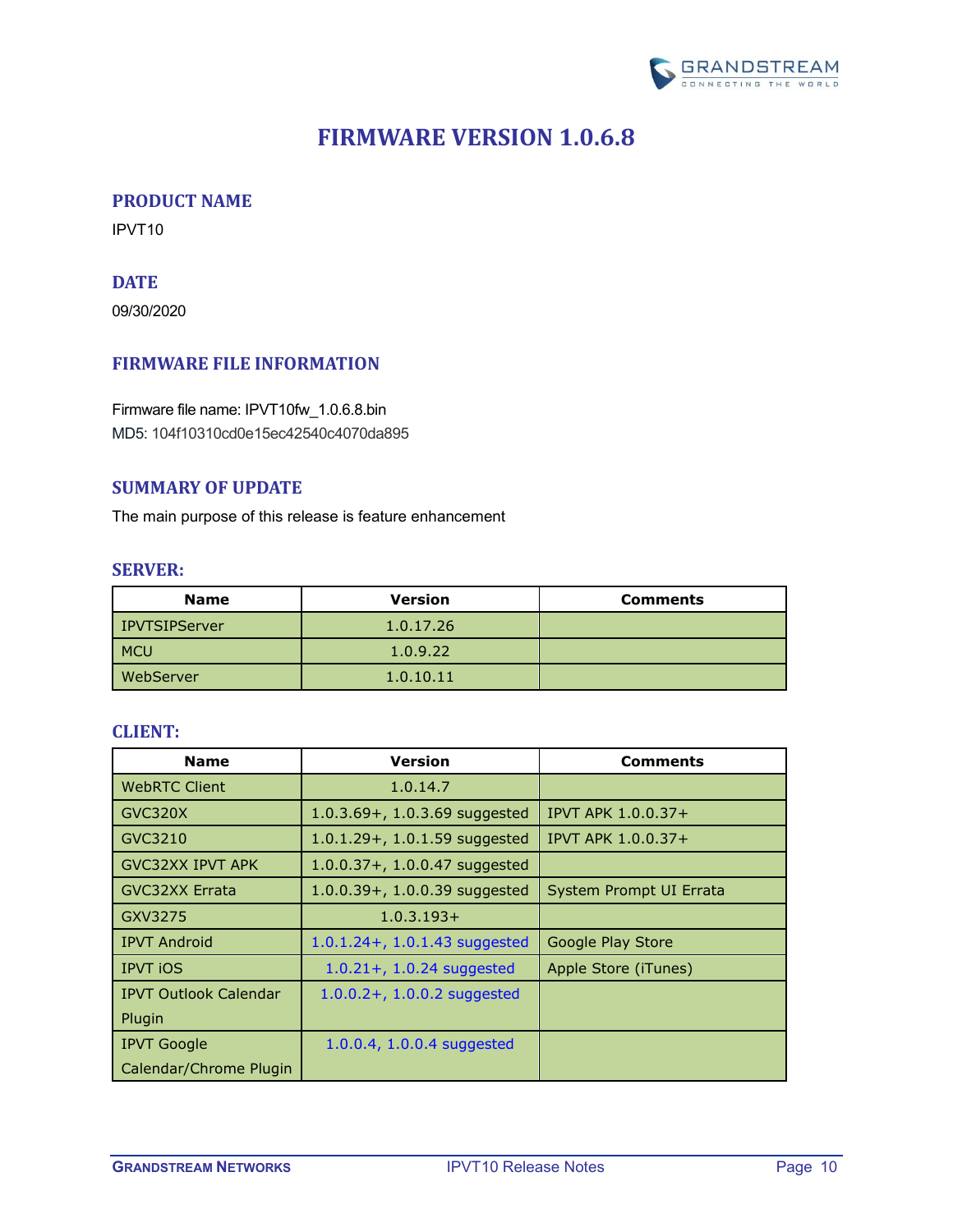

#### <span id="page-10-0"></span>**Browsers:**

✓ *IE 11, Firefox 52+, Chrome 52+, Microsoft Edge 40.15063+, Safari 11+, Opera 39+*

## **Operating System:**

- $\checkmark$  MacOS (OS X) 10+
- $\checkmark$  Win 10+
- $\checkmark$  Android 4.1+
- $\checkmark$  iOS 9.0+

## <span id="page-10-1"></span>**ENHANCEMENT**

- Support new option: "Force to Use MCU Mode"
- Support new option: "Force to Send 1080p Video to 3rd Party Endpoint"
- Support to modify IVR Language in deploy page
- Support Russian Language
- Remove support for VP8 Codec

## <span id="page-10-2"></span>**KNOWN ISSUES**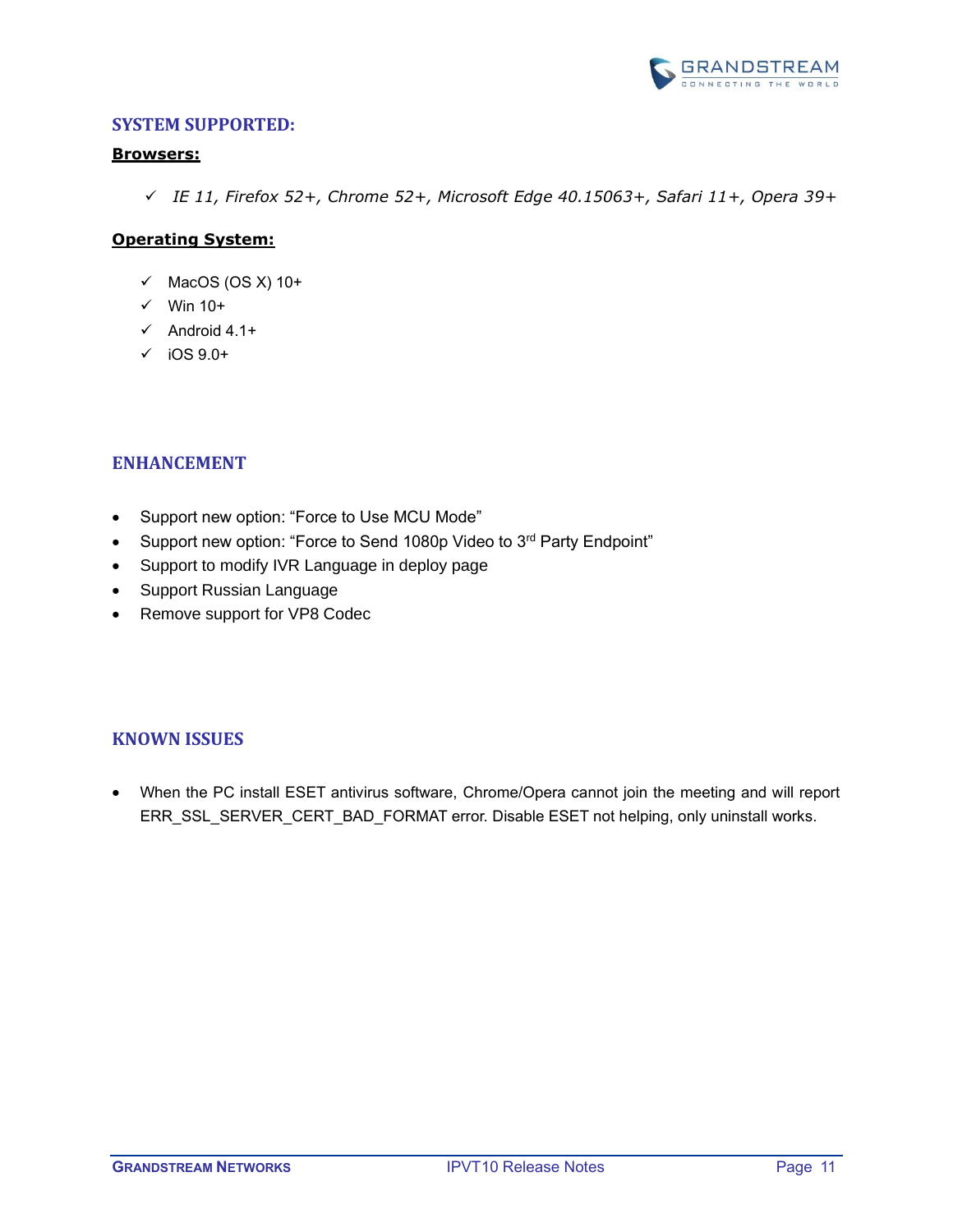

## **FIRMWARE VERSION 1.0.6.5**

#### <span id="page-11-1"></span><span id="page-11-0"></span>**PRODUCT NAME**

<span id="page-11-2"></span>IPVT10

## **DATE**

07/03/2020

## <span id="page-11-3"></span>**FIRMWARE FILE INFORMATION**

Firmware file name: IPVT10fw\_1.0.6.5.bin MD5: 94dfded33b98902c5716c48051bb5cfc

#### <span id="page-11-4"></span>**SUMMARY OF UPDATE**

<span id="page-11-5"></span>The main purpose of this release is bug fixing and feature enhancement

#### **SERVER:**

| <b>Name</b>      | <b>Version</b> | <b>Comments</b> |
|------------------|----------------|-----------------|
| l IPVTSIPServer  | 1.0.17.22      |                 |
| <b>MCU</b>       | 1.0.9.18       |                 |
| <b>WebServer</b> | 1.0.10.9       |                 |

<span id="page-11-6"></span>

| <b>Name</b>             | <b>Version</b>                    | <b>Comments</b>         |
|-------------------------|-----------------------------------|-------------------------|
| <b>WebRTC Client</b>    | 1.0.14.4                          |                         |
| GVC320X                 | 1.0.3.69+, 1.0.3.69 suggested     | IPVT APK 1.0.0.37+      |
| GVC3210                 | $1.0.1.29 + 0.1.59$ suggested     | IPVT APK 1.0.0.37+      |
| <b>GVC32XX IPVT APK</b> | $1.0.0.37 + 0.1.0.0.47$ suggested |                         |
| <b>GVC32XX Errata</b>   | $1.0.0.39 + 1.0.0.39$ suggested   | System Prompt UI Errata |
| GXV3275                 | $1.0.3.193+$                      |                         |
| <b>IPVT Android</b>     | $1.0.1.24 + 0.1.32$ suggested     | Google Play Store       |
| <b>IPVT iOS</b>         | $1.0.21 + 1.0.24$ suggested       | Apple Store (iTunes)    |
| <b>IPVT Outlook</b>     | $1.0.0.2 + 1.0.0.2$ suggested     |                         |
| Calendar Plugin         |                                   |                         |
| <b>IPVT Google</b>      | 1.0.0.4, 1.0.0.4 suggested        |                         |
| Calendar/Chrome         |                                   |                         |
| Plugin                  |                                   |                         |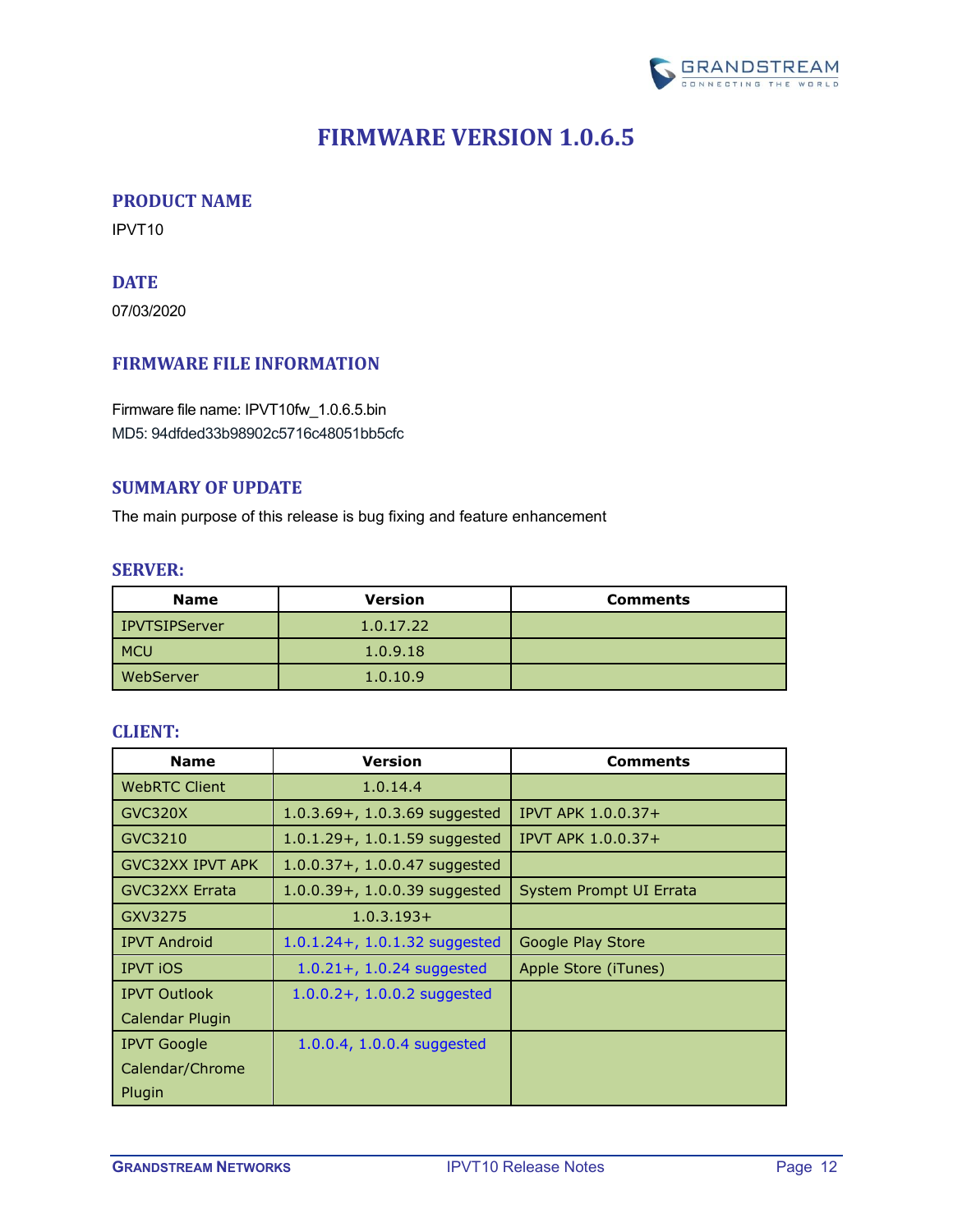

#### <span id="page-12-0"></span>**Browsers:**

✓ *IE 11, Firefox 52+, Chrome 52+, Microsoft Edge 40.15063+, Safari 11+, Opera 39+*

## **Operating System:**

- $\checkmark$  MacOS (OS X) 10+
- $\checkmark$  Win 10+
- $\checkmark$  Android 4.1+
- $\checkmark$  iOS 9.0+

#### <span id="page-12-1"></span>**BUG FIXES**

- Fixed failure when provisioning in LAN
- Fixed MCU reboot when running some test scripts.
- Fixed enable NAT domain name but system information network status information wrong.
- <span id="page-12-2"></span>• Fixed displaying issue when using Arabic language.

## **ENHANCEMENT**

- Added sharing audio function in WebRTC clients.
- Support joining the conference via Chrome/Firefox (Android only) and Safari (iOS only)
- Support Adding participants from enterprise contacts during the meeting via WebRTC client
- Added layouts setting entry at participants list in WebRTC client
- Support viewing whiteboard function in more terminals
- Support sharing documents function
- Support conference management via IPVideoTalk application and browser in smart phone
- Support viewing network bandwidth status in WebRTC client
- Added IVR in Spanish.
- Added support of H.323 device.
- Added webRTC to open live broadcasting in IPVT.
- Added support of NAT domain name.
- Synchronized language support of WebRTC and web.

## <span id="page-12-3"></span>**KNOWN ISSUES**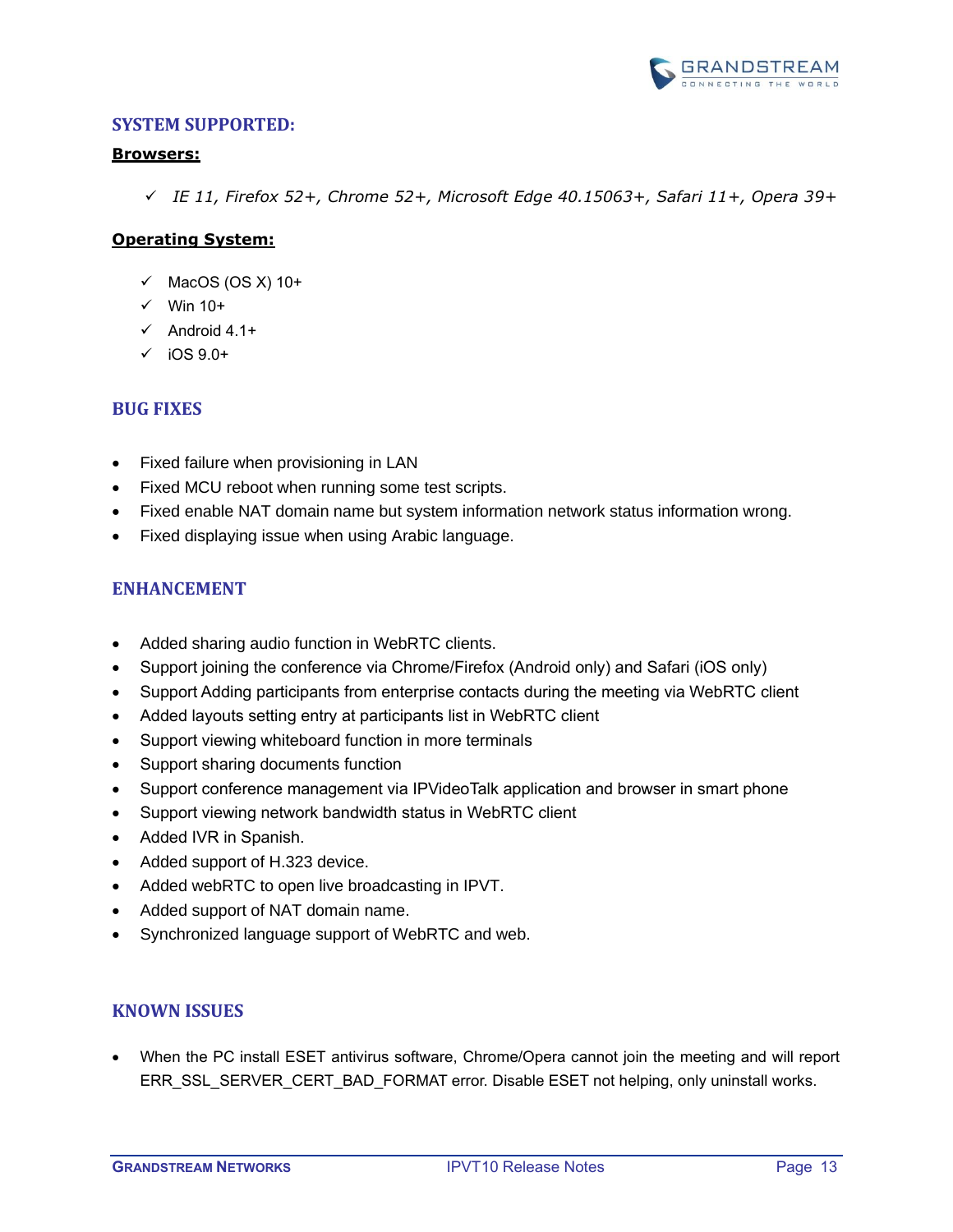

## **FIRMWARE VERSION 1.0.5.26**

### <span id="page-13-1"></span><span id="page-13-0"></span>**PRODUCT NAME**

<span id="page-13-2"></span>IPVT10

## **DATE**

06/10/2020

## <span id="page-13-3"></span>**FIRMWARE FILE INFORMATION**

Firmware file name: IPVT10fw\_1.0.5.26.bin MD5: a577ec91a670e742be9af2d5fa2047bb

#### <span id="page-13-4"></span>**SUMMARY OF UPDATE**

<span id="page-13-5"></span>The main purpose of this release is feature enhancement

#### **SERVER:**

| <b>Name</b>      | <b>Version</b> | <b>Comments</b> |
|------------------|----------------|-----------------|
| l IPVTSIPServer  | 1.0.15.27      |                 |
| <b>MCU</b>       | 1.0.9.12       |                 |
| <b>WebServer</b> | 1.0.9.21       |                 |

<span id="page-13-6"></span>

| <b>Name</b>             | <b>Version</b>                    | <b>Comments</b>         |
|-------------------------|-----------------------------------|-------------------------|
| <b>WebRTC Client</b>    | 1.0.11.13                         |                         |
| GVC320X                 | 1.0.3.69+, 1.0.3.69 suggested     | IPVT APK 1.0.0.37+      |
| GVC3210                 | $1.0.1.29 + 0.1.59$ suggested     | IPVT APK 1.0.0.37+      |
| <b>GVC32XX IPVT APK</b> | $1.0.0.37 + 0.1.0.0.47$ suggested |                         |
| <b>GVC32XX Errata</b>   | $1.0.0.39 + 1.0.0.39$ suggested   | System Prompt UI Errata |
| GXV3275                 | $1.0.3.193+$                      |                         |
| <b>IPVT Android</b>     | $1.0.1.24 + 0.1.26$ suggested     | Google Play Store       |
| <b>IPVT iOS</b>         | $1.0.21 + 1.0.22$ suggested       | Apple Store (iTunes)    |
| <b>IPVT Outlook</b>     | $1.0.0.2 + 1.0.0.2$ suggested     |                         |
| Calendar Plugin         |                                   |                         |
| <b>IPVT Google</b>      | 1.0.0.4, 1.0.0.4 suggested        |                         |
| Calendar/Chrome         |                                   |                         |
| Plugin                  |                                   |                         |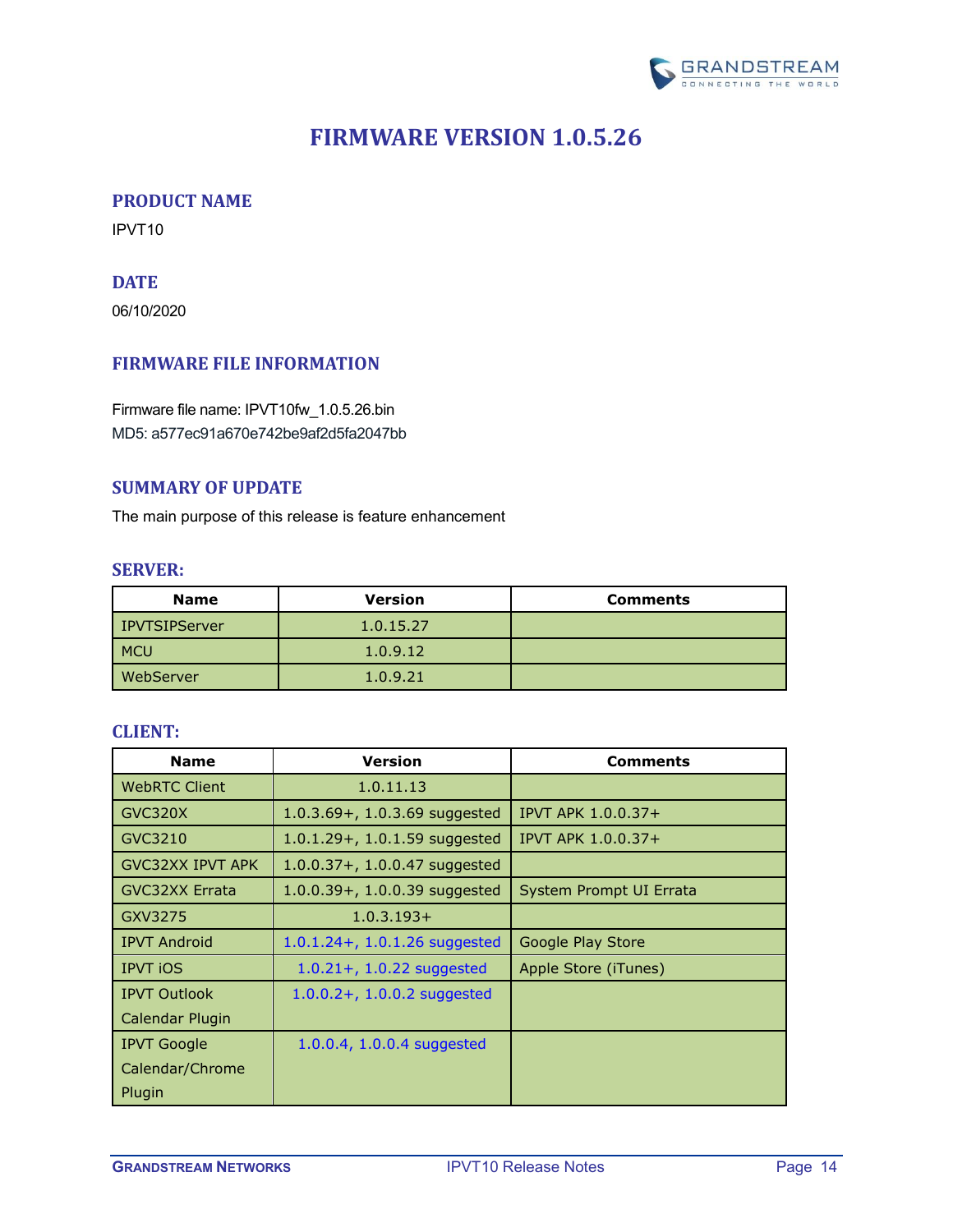

#### <span id="page-14-0"></span>**Browsers:**

✓ *IE 11, Firefox 52+, Chrome 52+, Microsoft Edge 40.15063+, Safari 11+, Opera 39+*

## **Operating System:**

- $\checkmark$  MacOS (OS X) 10+
- ✓ Win 10+
- $\checkmark$  Android 4.1+
- $\checkmark$  iOS 9.0+

## <span id="page-14-1"></span>**ENHANCEMENT**

- Added ability to generate a strong password for meeting host, supporting custom length and only numbers.
- Added configure to ignore authentication of SMTP when custom certificate used.
- Added account page and deploy page to support white list restriction mechanism to enhance security.

## <span id="page-14-2"></span>**KNOWN ISSUES**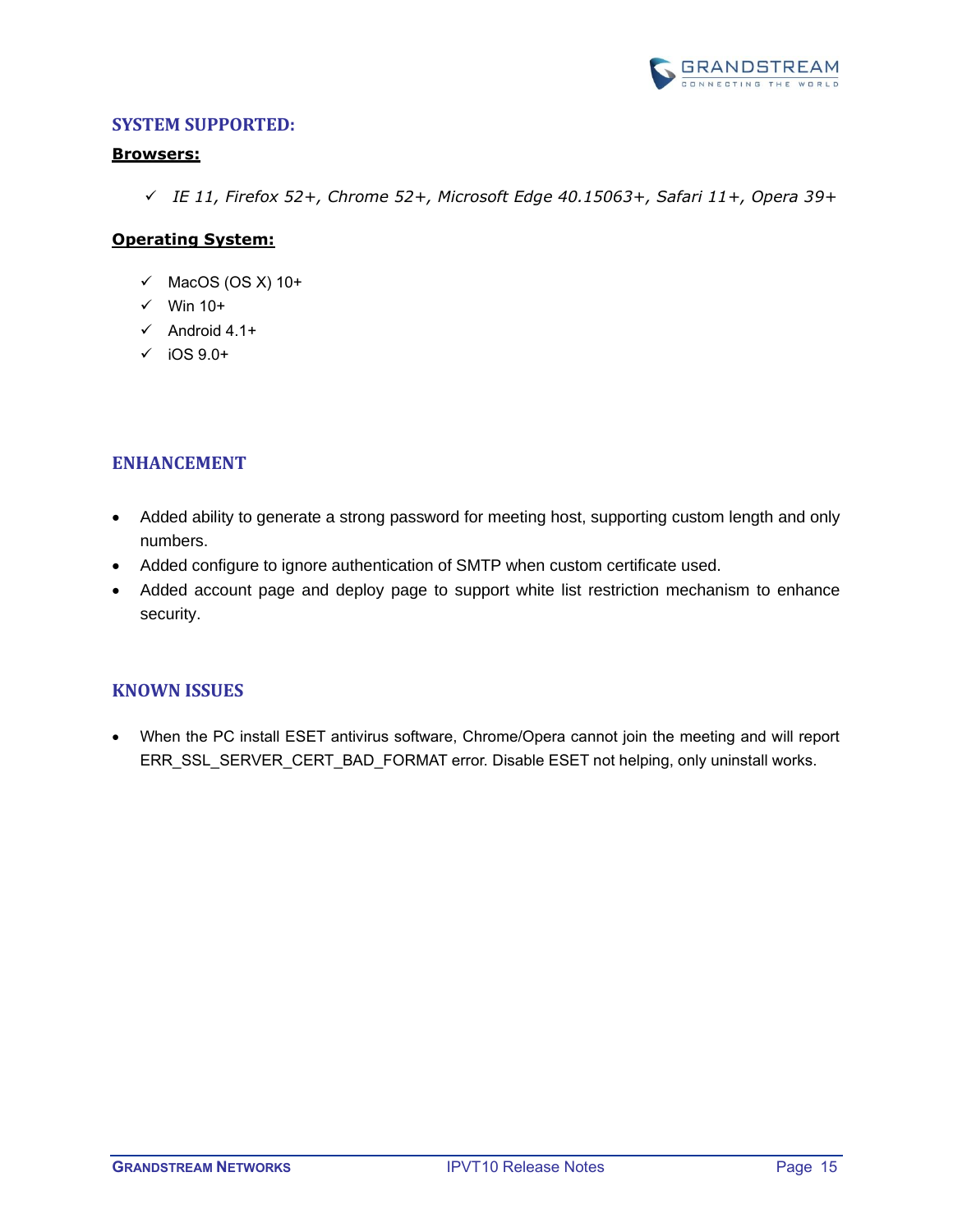

## **FIRMWARE VERSION 1.0.5.20**

### <span id="page-15-1"></span><span id="page-15-0"></span>**PRODUCT NAME**

<span id="page-15-2"></span>IPVT10

## **DATE**

05/12/2020

### <span id="page-15-3"></span>**FIRMWARE FILE INFORMATION**

Firmware file name: IPVT10fw\_1.0.5.20.bin MD5: 9807d33088cac1738b4aa313e65d9049

#### <span id="page-15-4"></span>**SUMMARY OF UPDATE**

<span id="page-15-5"></span>The main purpose of this release is feature enhancement.

#### **SERVER:**

| <b>Name</b>      | <b>Version</b> | <b>Comments</b> |
|------------------|----------------|-----------------|
| l IPVTSIPServer  | 1.0.15.27      |                 |
| <b>MCU</b>       | 1.0.9.12       |                 |
| <b>WebServer</b> | 1.0.9.17       |                 |

<span id="page-15-6"></span>

| <b>Name</b>             | <b>Version</b>                    | <b>Comments</b>         |
|-------------------------|-----------------------------------|-------------------------|
| <b>WebRTC Client</b>    | 1.0.11.12                         |                         |
| GVC320X                 | 1.0.3.69+, 1.0.3.69 suggested     | IPVT APK 1.0.0.37+      |
| GVC3210                 | $1.0.1.29 + 0.1.59$ suggested     | IPVT APK 1.0.0.37+      |
| <b>GVC32XX IPVT APK</b> | $1.0.0.37 + 0.1.0.0.47$ suggested |                         |
| <b>GVC32XX Errata</b>   | $1.0.0.39 + 1.0.0.39$ suggested   | System Prompt UI Errata |
| GXV3275                 | $1.0.3.193+$                      |                         |
| <b>IPVT Android</b>     | $1.0.1.24 + 0.1.24$ suggested     | Google Play Store       |
| <b>IPVT iOS</b>         | $1.0.21 + 1.0.21$ suggested       | Apple Store (iTunes)    |
| <b>IPVT Outlook</b>     | $1.0.0.2 + 1.0.0.2$ suggested     |                         |
| Calendar Plugin         |                                   |                         |
| <b>IPVT Google</b>      | 1.0.0.4, 1.0.0.4 suggested        |                         |
| Calendar/Chrome         |                                   |                         |
| Plugin                  |                                   |                         |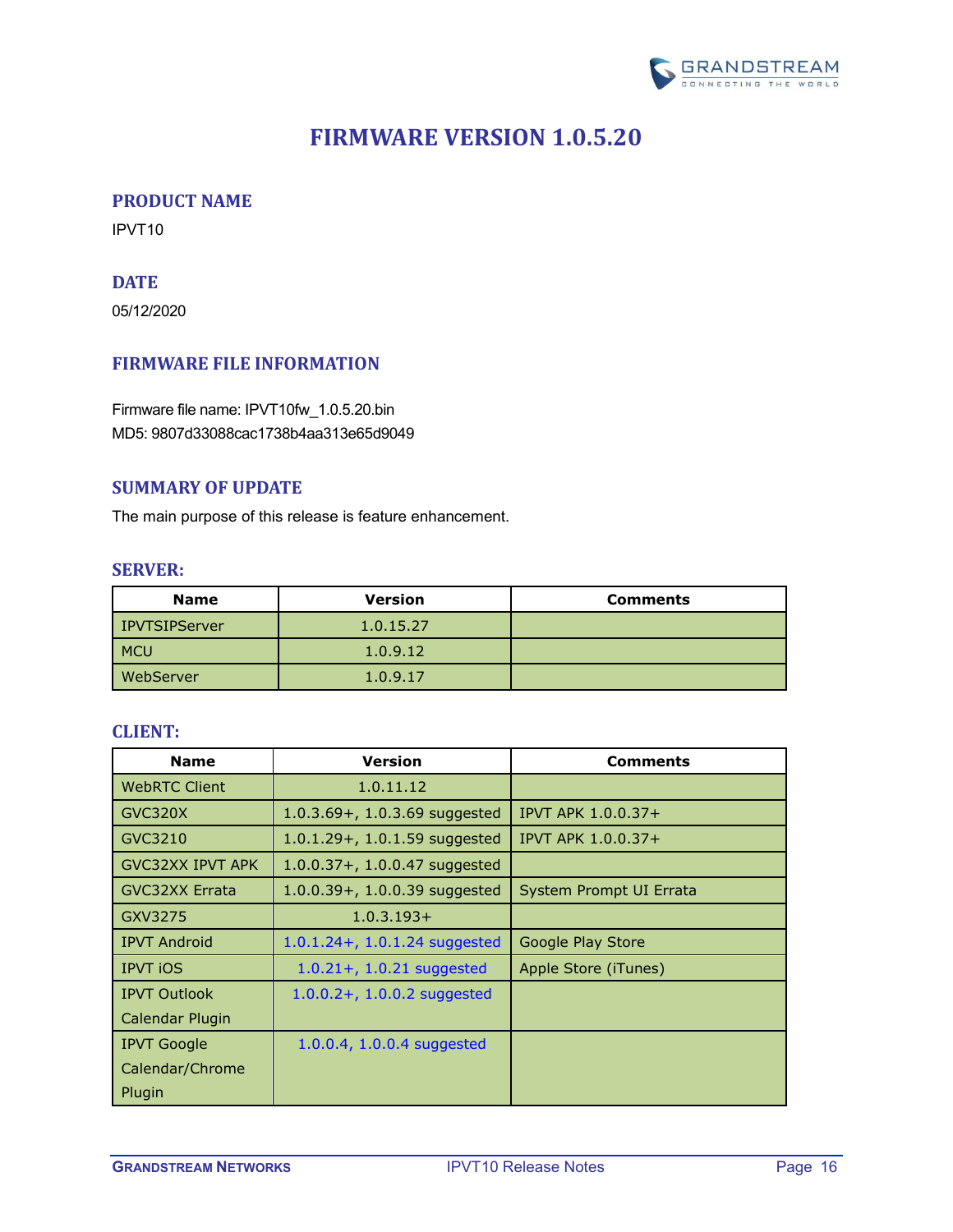

#### <span id="page-16-0"></span>**Browsers:**

✓ *IE 11, Firefox 52+, Chrome 52+, Microsoft Edge 40.15063+, Safari 11+, Opera 36+*

## **Operating System:**

- $\checkmark$  MacOS (OS X) 10+
- ✓ Win 10+
- $\checkmark$  Android 4.1+
- $\checkmark$  iOS 9.0+

## <span id="page-16-1"></span>**ENHANCEMENT**

- Added security configuration to improve the security performance of the system.
- Adjusted the device alias display policy: Give priority to the alias set according to the device; if the alias is not set, the device alias will be displayed by the platform.
- The device list is synchronized to the Room Device Directory in the enterprise contact book

## <span id="page-16-2"></span>**KNOWN ISSUES**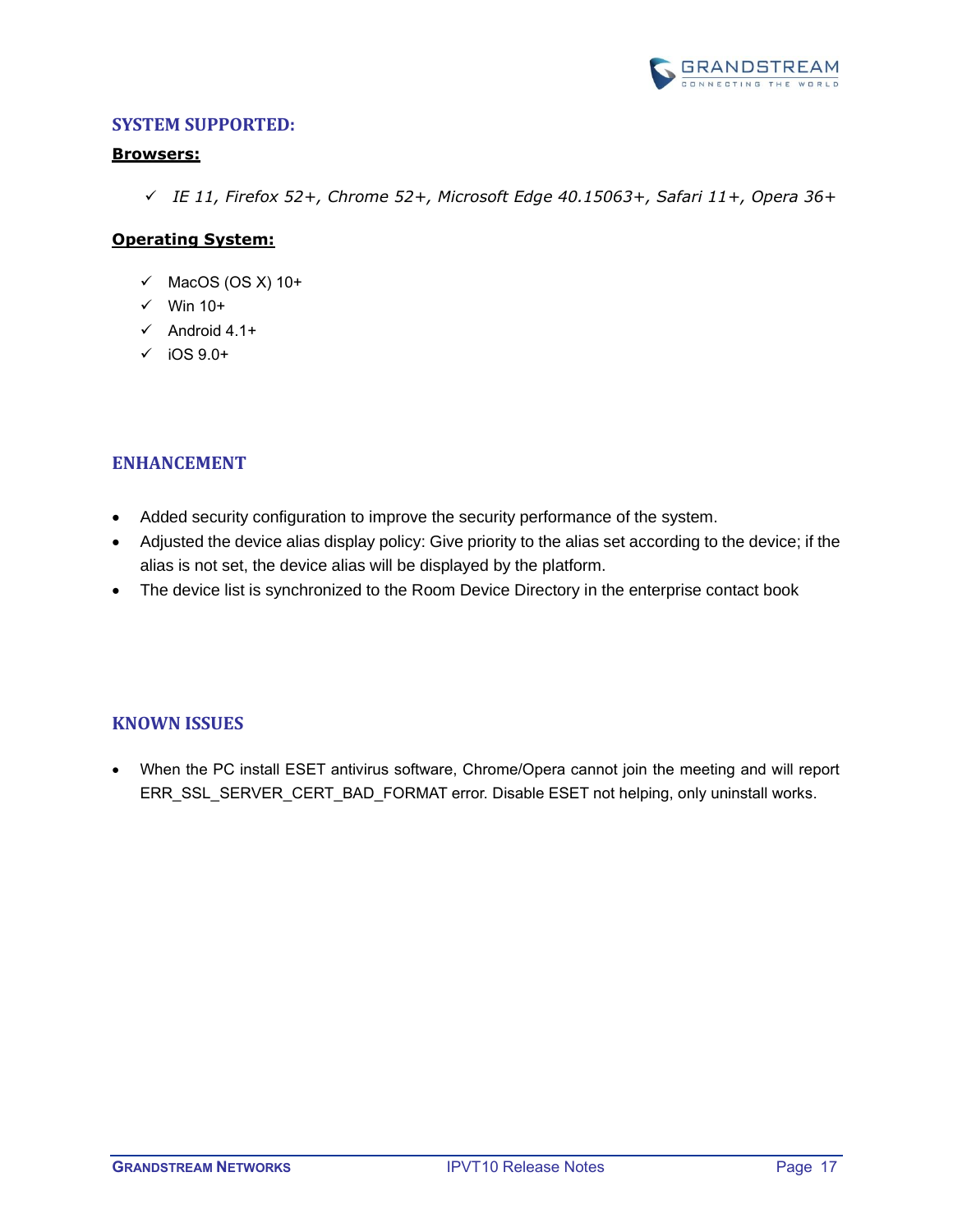

## **FIRMWARE VERSION 1.0.5.17**

### <span id="page-17-1"></span><span id="page-17-0"></span>**PRODUCT NAME**

<span id="page-17-2"></span>IPVT10

## **DATE**

03/03/2020

## <span id="page-17-3"></span>**FIRMWARE FILE INFORMATION**

Firmware file name: IPVT10fw\_1.0.5.17.bin MD5: 2a058cb689e3caa815f0ba8925d88a5d

#### <span id="page-17-4"></span>**SUMMARY OF UPDATE**

<span id="page-17-5"></span>The main purpose of this release is feature enhancement.

#### **SERVER:**

| <b>Name</b>      | <b>Version</b> | <b>Comments</b> |
|------------------|----------------|-----------------|
| l IPVTSIPServer  | 1.0.15.23      |                 |
| <b>MCU</b>       | 1.0.9.12       |                 |
| <b>WebServer</b> | 1.0.9.12       |                 |

<span id="page-17-6"></span>

| <b>Name</b>             | <b>Version</b>                    | <b>Comments</b>         |
|-------------------------|-----------------------------------|-------------------------|
| <b>WebRTC Client</b>    | 1.0.11.10                         |                         |
| GVC320X                 | $1.0.3.51 +$ , 1.0.3.64 suggested | IPVT APK 1.0.0.37+      |
| GVC3210                 | $1.0.1.29 + 0.1.56$ suggested     | IPVT APK 1.0.0.37+      |
| <b>GVC32XX IPVT APK</b> | $1.0.0.37 + 0.1.0.0.47$ suggested |                         |
| <b>GVC32XX Errata</b>   | $1.0.0.38 + 0.1.0.0.38$ suggested | System Prompt UI Errata |
| GXV3275                 | $1.0.3.193+$                      |                         |
| <b>IPVT Android</b>     | $1.0.0.68 + 1.0.1.7$ suggested    | Google Play Store       |
| <b>IPVT iOS</b>         | 1.0.15+, 1.0.18 suggested         | Apple Store (iTunes)    |
| <b>IPVT Outlook</b>     | $1.0.0.2 + 0.1.0.0.2$ suggested   |                         |
| Calendar Plugin         |                                   |                         |
| <b>IPVT Google</b>      | 1.0.0.4, 1.0.0.4 suggested        |                         |
| Calendar/Chrome         |                                   |                         |
| Plugin                  |                                   |                         |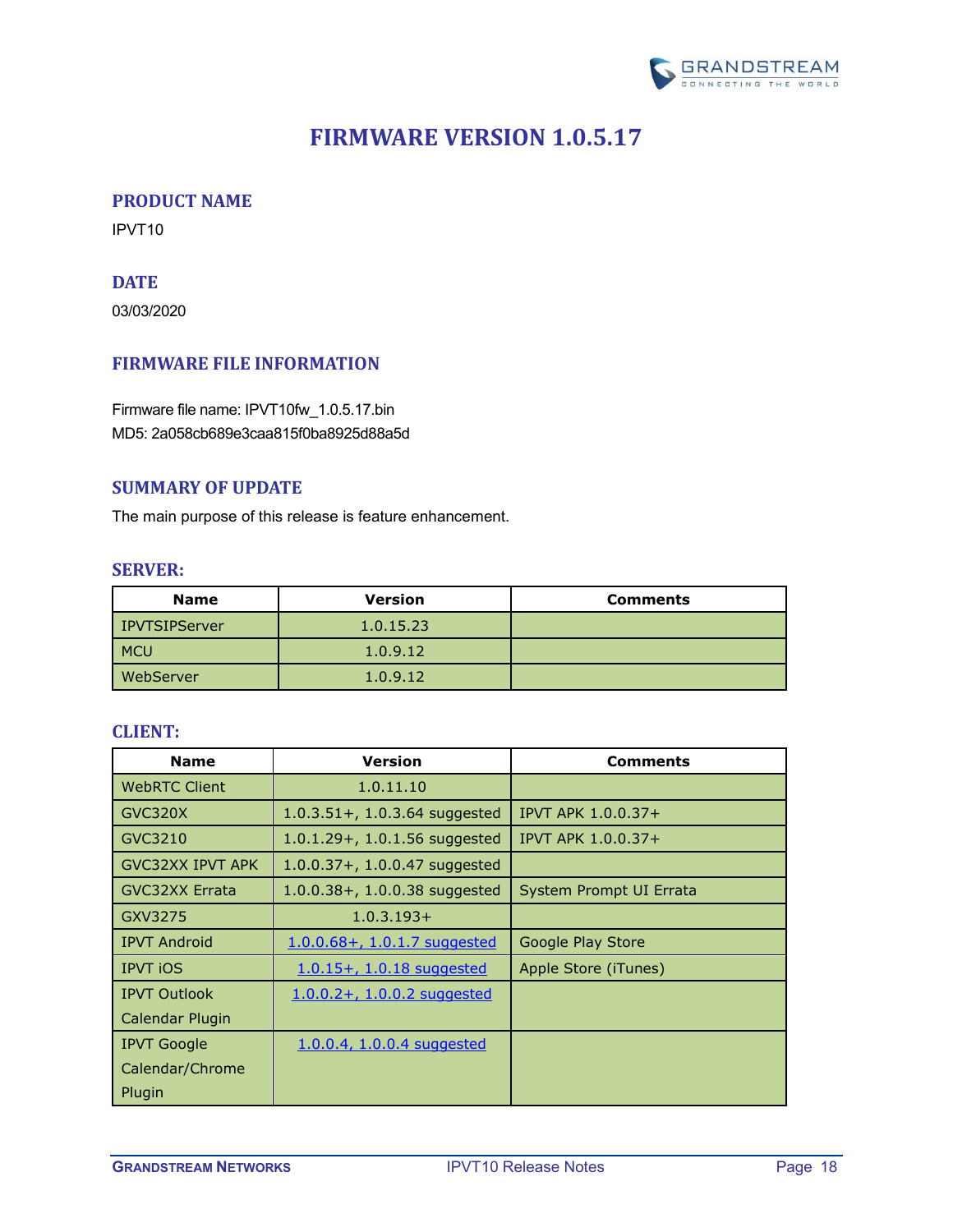

#### <span id="page-18-0"></span>**Browsers:**

✓ *IE 11, Firefox 52+, Chrome 52+, Microsoft Edge 40.15063+, Safari 11+, Opera 36+*

#### **Operating System:**

- $\checkmark$  MacOS (OS X) 10+
- $\checkmark$  Win 10+
- $\checkmark$  Android 4.1+
- $\checkmark$  iOS 9.0+

### <span id="page-18-1"></span>**ENHANCEMENT**

- Supported to configure video CBR or VBR
- Supported to configure uplink resolution and stream rate
- Supported to configure the bitrate of each resolution output by the server
- Supported to join the meeting through internal network or NAT external network by H.323 devices

#### <span id="page-18-2"></span>**KNOWN ISSUES**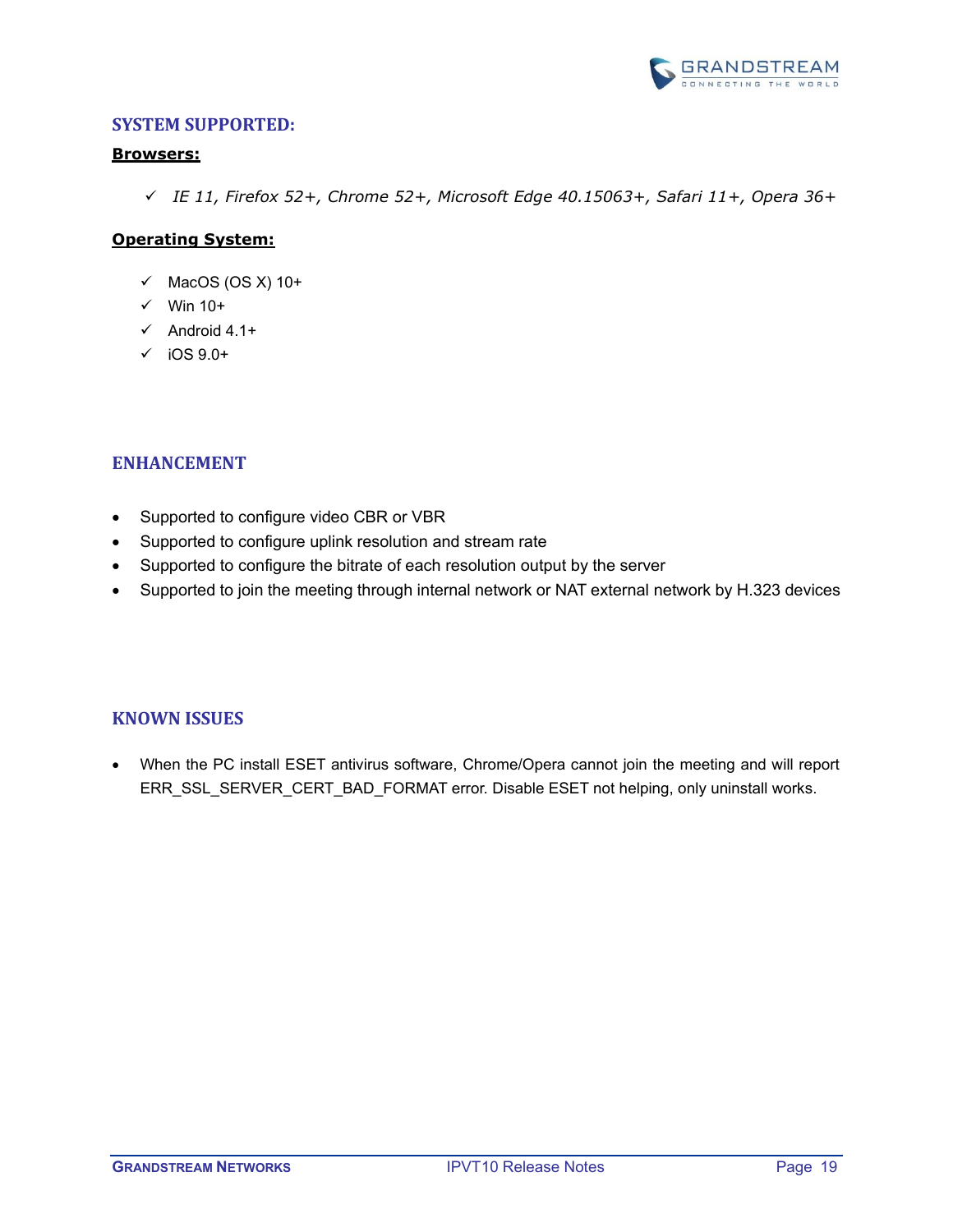

## **FIRMWARE VERSION 1.0.5.12**

### <span id="page-19-1"></span><span id="page-19-0"></span>**PRODUCT NAME**

<span id="page-19-2"></span>IPVT10

## **DATE**

12/12/2019

## <span id="page-19-3"></span>**FIRMWARE FILE INFORMATION**

Firmware file name: IPVT10fw\_1.0.5.12.bin MD5: f58387ef70be6813c3bc5ba89923235f

#### <span id="page-19-4"></span>**SUMMARY OF UPDATE**

<span id="page-19-5"></span>The main purpose of this release is bug fix and feature enhancement.

#### **SERVER:**

| <b>Name</b>   | <b>Version</b> | <b>Comments</b> |
|---------------|----------------|-----------------|
| IPVTSIPServer | 1.0.15.17      |                 |
| <b>MCU</b>    | 1.0.9.11       |                 |
| WebServer     | 1.0.9.9        |                 |

<span id="page-19-6"></span>

| <b>Name</b>             | <b>Version</b>                    | <b>Comments</b>         |
|-------------------------|-----------------------------------|-------------------------|
| <b>WebRTC Client</b>    | 1.0.11.8                          |                         |
| GVC320X                 | $1.0.3.51 +$ , 1.0.3.64 suggested | IPVT APK 1.0.0.37+      |
| GVC3210                 | $1.0.1.29 + 0.1.56$ suggested     | IPVT APK 1.0.0.37+      |
| <b>GVC32XX IPVT APK</b> | $1.0.0.37 + 0.1.0.0.47$ suggested |                         |
| <b>GVC32XX Errata</b>   | $1.0.0.38 + 1.0.0.38$ suggested   | System Prompt UI Errata |
| GXV3275                 | $1.0.3.193+$                      |                         |
| <b>IPVT Android</b>     | $1.0.0.68 + 1.0.1.7$ suggested    | Google Play Store       |
| <b>IPVT iOS</b>         | 1.0.15+, 1.0.18 suggested         | Apple Store (iTunes)    |
| <b>IPVT Outlook</b>     | $1.0.0.2 + 1.0.0.2$ suggested     |                         |
| Calendar Plugin         |                                   |                         |
| <b>IPVT Google</b>      | 1.0.0.4, 1.0.0.4 suggested        |                         |
| Calendar/Chrome         |                                   |                         |
| Plugin                  |                                   |                         |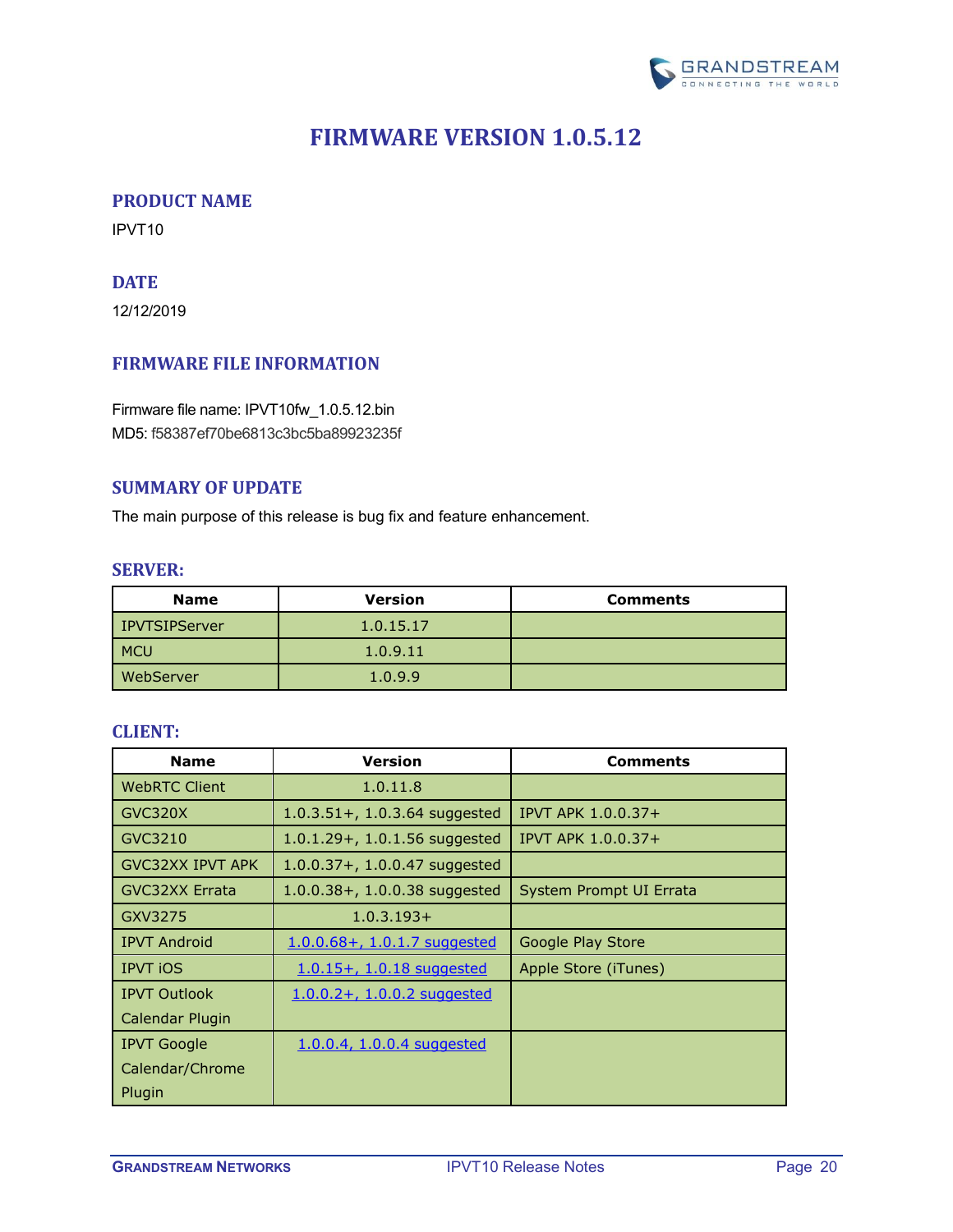

#### <span id="page-20-0"></span>**Browsers:**

✓ *IE 11, Firefox 52+, Chrome 52+, Microsoft Edge 40.15063+, Safari 11+, Opera 36+*

## **Operating System:**

- $\checkmark$  MacOS (OS X) 10+
- $\checkmark$  Win 7+
- $\checkmark$  Android 4.1+
- $\checkmark$  iOS 9.0+

## <span id="page-20-1"></span>**ENHANCEMENT**

- API support: Support meeting management involved functions
- Added switch on audio (send/stop: sending local audio stream to remote server, field audio/video; demo packet loss interface and query site packet loss rate
- Added Participant List / User Information View / Raise Hand / Let Go interfaces
- Added Host Control Interface:
	- o Video related conference control: request to open remote user camera;
	- o Audio related conference control: mute conference room, mute/unmute one user;
	- o Put down raise hand of all; put down raise hand of someone;
	- o Apply to become host;
	- o Send meeting invitation (sip outside call / mail);
	- o Kick someone out of the meeting room;
	- $\circ$  Set someone as a workgroup; mute a participant when entering the meeting room; turn on/off the chat function; lock/unlock the room; allow/forbidden viewing of all user lists; turn on/off recording; turn on/off real-time subtitles; turn on third party live broadcast
- Added support of: Configure Server; Meeting Enrollment; Device List View; Device Settings; Turn on/off cameras; Turn on/off local video preview; Send/Stop remote video streams; Turn on/off the Demo.
- Added server negotiates preferred HP
- Added support in small window screen: screen edge; screen drag and drop; custom zoom size function; whiteboard; double-click full screen; exit full screen function
- Adjusted whiteboard authentication logic to make the uniqueness and confidentiality of the conference.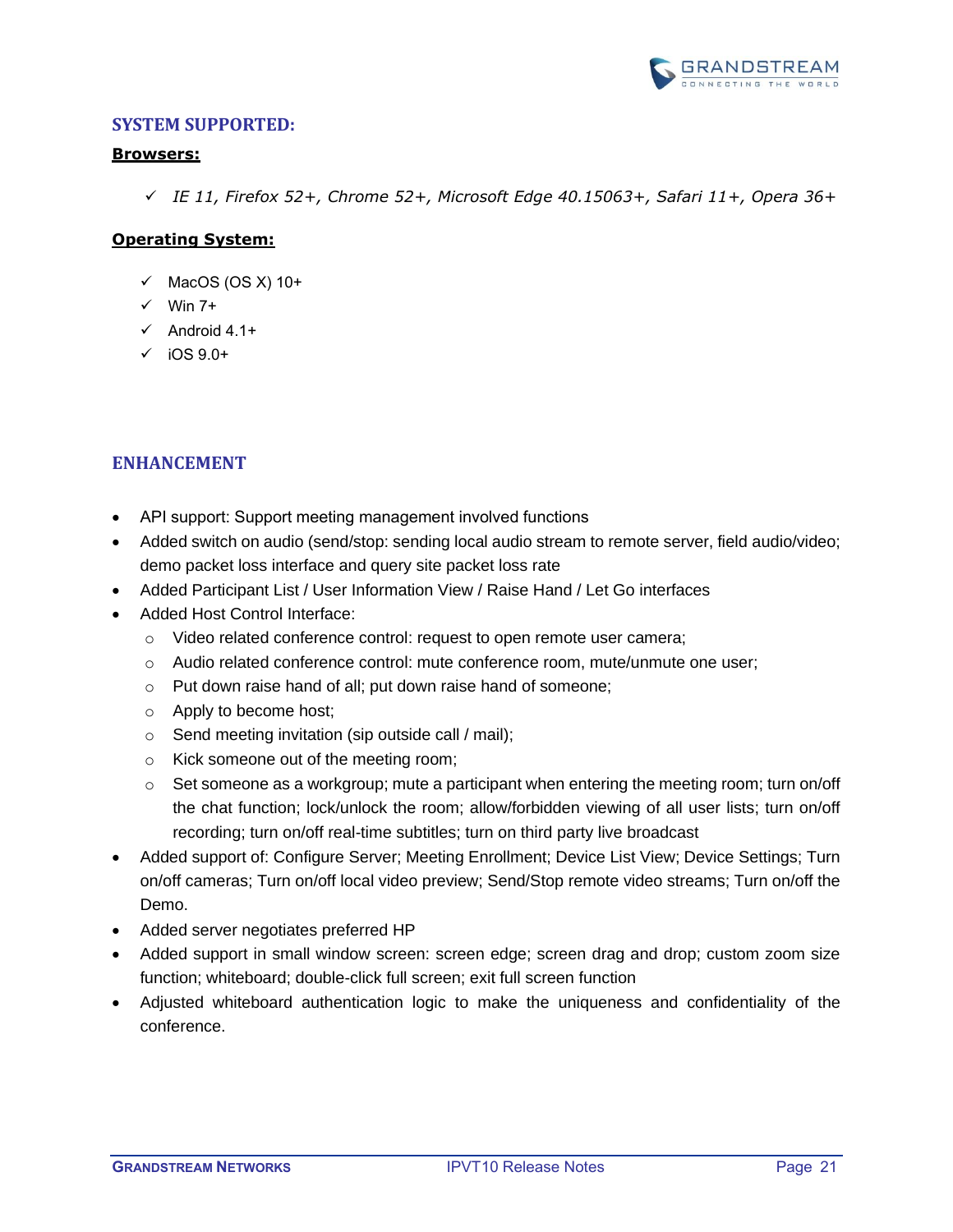

- Support P2P streaming direct transmission mode in server
- Support GVC added into IMS meeting via IPVT over P2P mode
- Support packets loss resistance and some involved protocols (including: NACK/RTX/GS-FEC/RTCP/PLI/FIR) under P2P streaming direct transmission mode in server
- Support cloud video recording function under P2P streaming direct transmission mode in server
- Added support for H.323 encryption protocol: H235.6
- Adjusted the H.323 component bandwidth setting to resolve H.323 device primary uplink resolution less than 720p.
- Added specific tips when fail to upload file due to no space.
- Support Whiteboard function in Android/iOS client as well as in WebRTC client.
- Support Desktop Sharing function in Android/iOS client
- Added network transmission status display function in Android/iOS client
- Improve meeting interface in Android/iOS client as well as in WebRTC client.
- Improve client interface in Android/iOS client

### <span id="page-21-0"></span>**BUG FIXES**

- Fixed no audio issue when Cisco device entering meeting.
- Fixed internal port customization interface prompted incorrect when SSH turned off.
- Fixed fail to enter meeting room due to CORS policy error.
- Fixed deployment page cannot be logged out automatically in probability.
- Fixed some H.323 device upstream cannot be decoded.

## <span id="page-21-1"></span>**KNOWN ISSUES**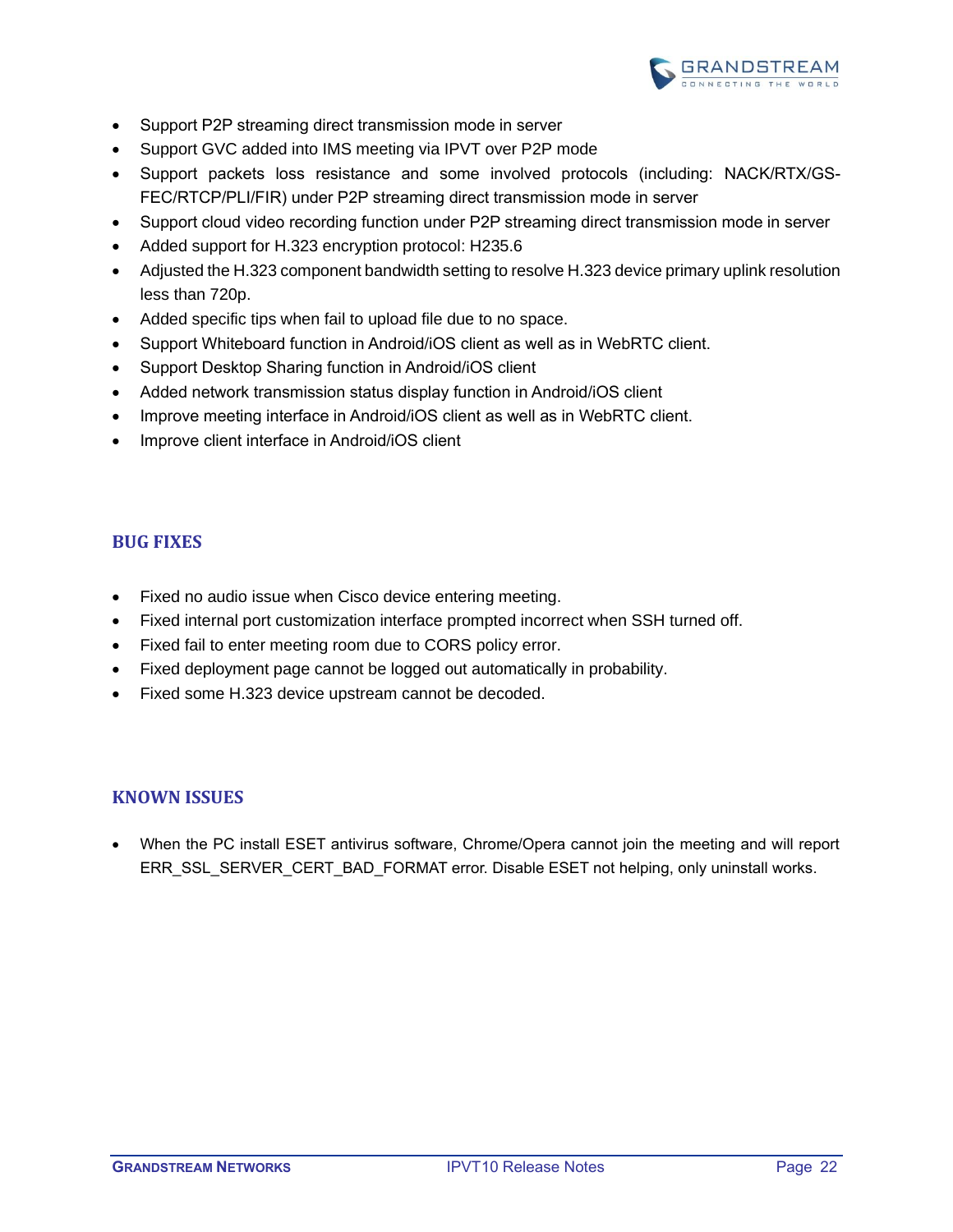

## **FIRMWARE VERSION 1.0.4.12**

### <span id="page-22-1"></span><span id="page-22-0"></span>**PRODUCT NAME**

<span id="page-22-2"></span>IPVT10

## **DATE**

09/23/2019

## <span id="page-22-3"></span>**FIRMWARE FILE INFORMATION**

Firmware file name: IPVT10fw\_1.0.4.12.bin MD5: cf02bddd3ab8d6fe6dab007c13d15d8e

#### <span id="page-22-4"></span>**SUMMARY OF UPDATE**

<span id="page-22-5"></span>The main purpose of this release is bug fix and feature enhancement.

#### **SERVER:**

| <b>Name</b>      | <b>Version</b> | <b>Comments</b> |
|------------------|----------------|-----------------|
| IPVTSIPServer    | 1.0.13.26      |                 |
| <b>MCU</b>       | 1.0.9.11       |                 |
| <b>WebServer</b> | 1.0.6.11       |                 |

<span id="page-22-6"></span>

| <b>Name</b>             | <b>Version</b>                    | <b>Comments</b>         |
|-------------------------|-----------------------------------|-------------------------|
| <b>WebRTC Client</b>    | 1.0.9.11                          |                         |
| GVC320X                 | $1.0.3.51 +$ , 1.0.3.64 suggested | IPVT APK 1.0.0.37+      |
| GVC3210                 | $1.0.1.29 + 0.1.56$ suggested     | IPVT APK 1.0.0.37+      |
| <b>GVC32XX IPVT APK</b> | $1.0.0.37 + 0.1.0.0.47$ suggested |                         |
| <b>GVC32XX Errata</b>   | $1.0.0.38 + 1.0.0.38$ suggested   | System Prompt UI Errata |
| GXV3275                 | 1.0.3.193                         |                         |
| <b>IPVT Android</b>     | 1.0.0.68+, 1.0.0.91 suggested     | Google Play Store       |
| <b>IPVT iOS</b>         | $1.0.13 + 1.0.16$ suggested       | Apple Store (iTunes)    |
| <b>IPVT Outlook</b>     | $1.0.0.2 + 1.0.0.2$ suggested     |                         |
| Calendar Plugin         |                                   |                         |
| <b>IPVT Google</b>      | 1.0.0.4, 1.0.0.4 suggested        |                         |
| Calendar/Chrome         |                                   |                         |
| Plugin                  |                                   |                         |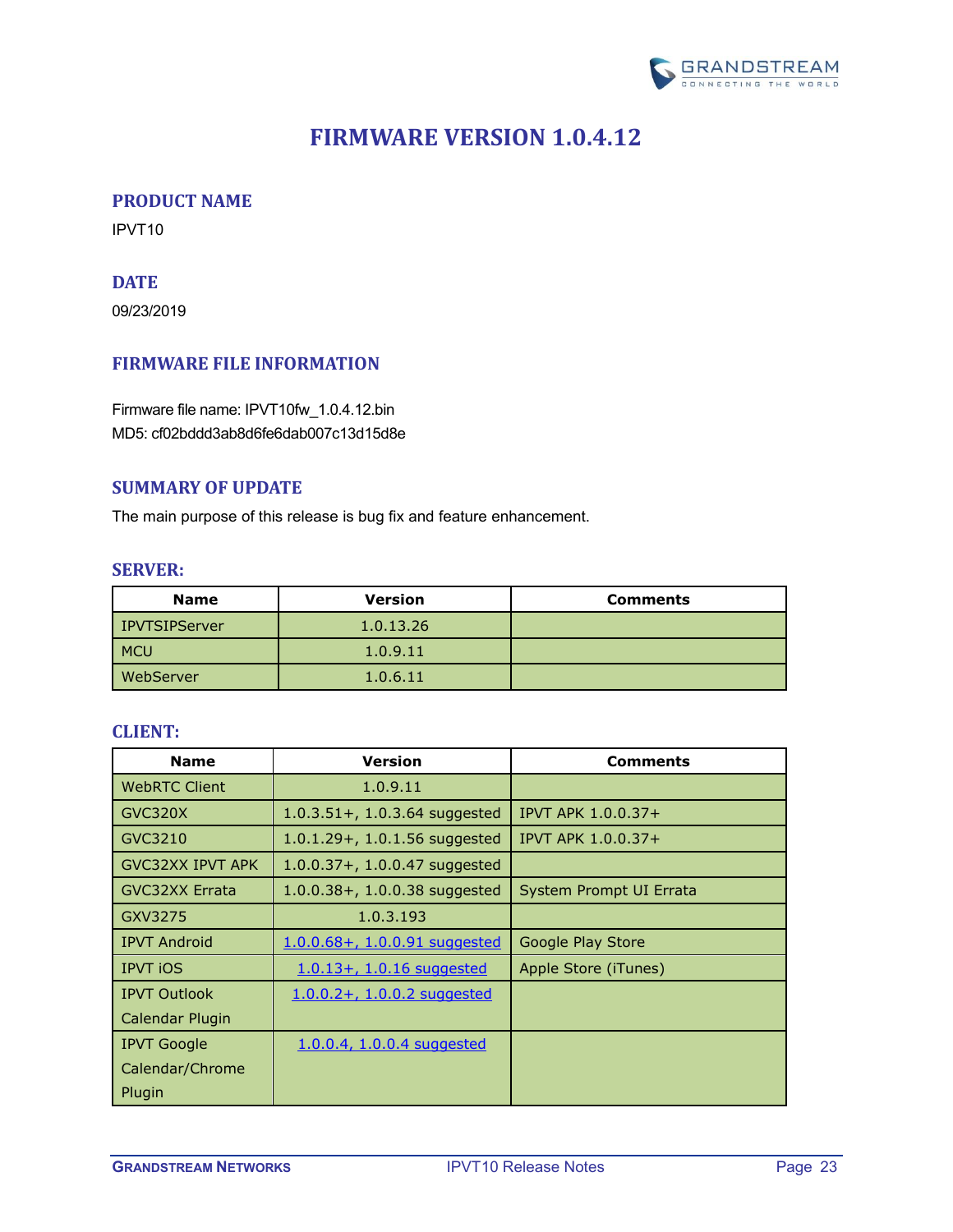

#### <span id="page-23-0"></span>**Browsers:**

✓ *IE 11, Firefox 52+, Chrome 52+, Microsoft Edge 40.15063+, Safari 11+, Opera 36+*

## **Operating System:**

- $\checkmark$  MacOS (OS X) 10+
- $\checkmark$  Win 7+
- $\checkmark$  Android 4.1+
- $\checkmark$  iOS 9.0+

## <span id="page-23-1"></span>**ENHANCEMENT**

- Improved the functionality of the Web Portal: Enhanced Contacts book functionality; Participants can view the status of the meeting on Participants List; Users could set the starting time of the week on Calendar.
- Added Meeting Lock function.
- Added to display startup time of the device on Device status page.
- Added Google Speech Recognition function; Added caption for recorded files; Added to display caption history and real-time caption on WebRTC meeting interface.
- Added FECC camera control function on WebRTC meeting interface.
- Supported to send/receive pictures/files in the IPVideoTalk application in iOS/Android mobile devices.
- Supported NACK/RTX in the IPVideoTalk application in iOS mobile devices. Improved GSFEC to enhance the packets loss resistance to 50%.
- Supported 64 bit dependency library for Android application to resolve the uploading constraint of Google Play.
- Supported meeting management functions in the IPVideoTalk application in iOS/Android mobile devices.

## <span id="page-23-2"></span>**KNOWN ISSUES**

• When the PC install ESET antivirus software, Chrome/Opera cannot join the meeting and will report ERR\_SSL\_SERVER\_CERT\_BAD\_FORMAT error.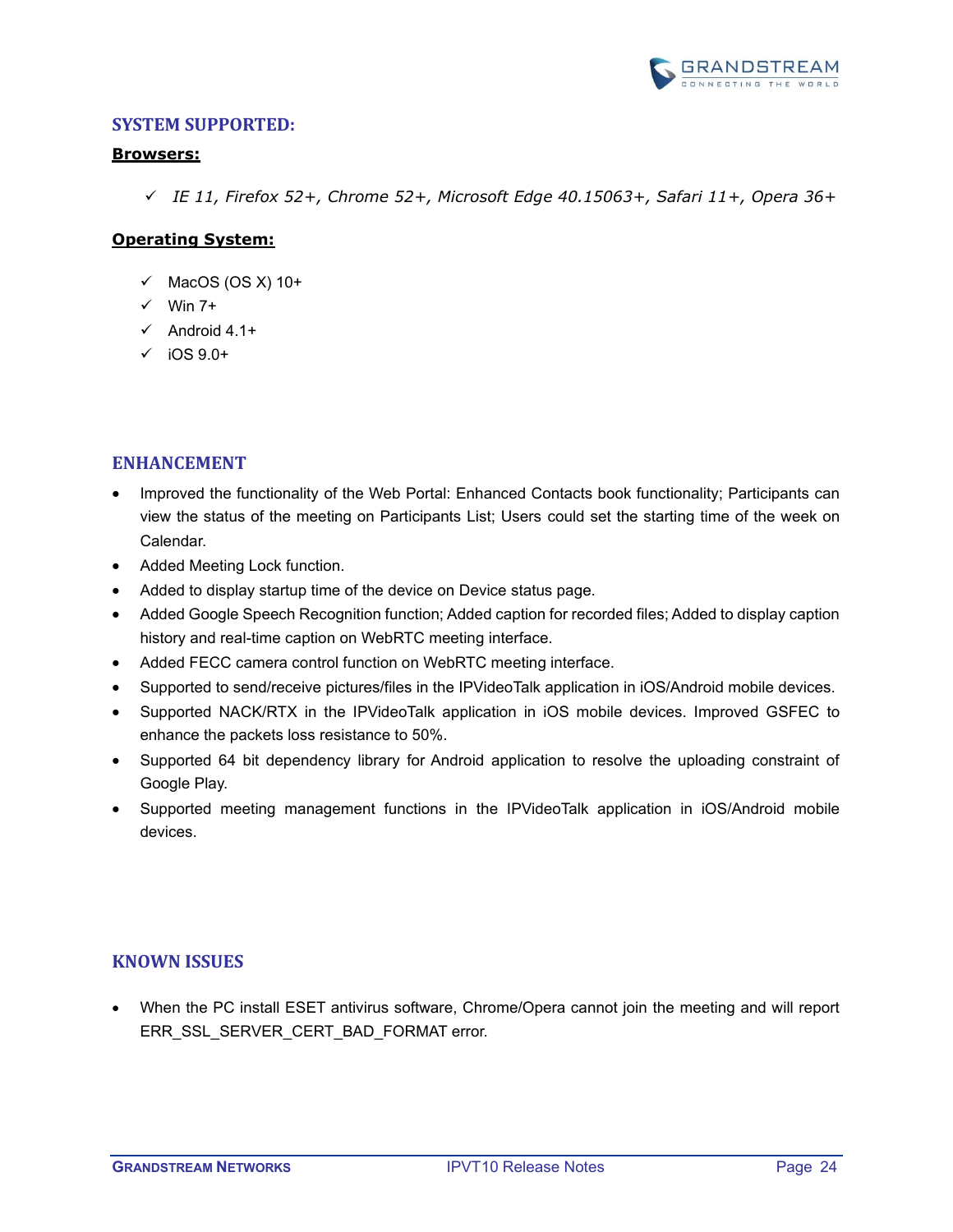

## **FIRMWARE VERSION 1.0.3.24**

### <span id="page-24-1"></span><span id="page-24-0"></span>**PRODUCT NAME**

<span id="page-24-2"></span>IPVT10

## **DATE**

06/28/2019

### <span id="page-24-3"></span>**FIRMWARE FILE INFORMATION**

Firmware file name: IPVT10fw\_1.0.3.24.bin

• MD5: dde2a157ce15bd140731cc9dae103ede

#### <span id="page-24-4"></span>**SUMMARY OF UPDATE**

<span id="page-24-5"></span>The main purpose of this release is bug fix and feature enhancement.

#### **SERVER:**

| <b>Name</b>      | <b>Version</b> | <b>Comments</b> |
|------------------|----------------|-----------------|
| IPVTSIPServer    | 1.0.12.40      |                 |
| <b>MCU</b>       | 1.0.9.10       |                 |
| <b>WebServer</b> | 1.0.5.28       |                 |

<span id="page-24-6"></span>

| <b>Name</b>             | <b>Version</b>                    | <b>Comments</b>         |
|-------------------------|-----------------------------------|-------------------------|
| <b>WebRTC Client</b>    | 1.0.8.23                          |                         |
| GVC320X                 | $1.0.3.51 +$ , 1.0.3.64 suggested | IPVT APK 1.0.0.37+      |
| GVC3210                 | $1.0.1.29 + 0.1.51$ suggested     | IPVT APK 1.0.0.37+      |
| <b>GVC32XX IPVT APK</b> | $1.0.0.37 + 0.1.0.0.43$ suggested |                         |
| <b>GVC32XX Errata</b>   | $1.0.0.35 + 1.0.0.36$ suggested   | System Prompt UI Errata |
| GXV3275                 | 1.0.3.193                         |                         |
| <b>IPVT Android</b>     | 1.0.0.68+, 1.0.0.81 suggested     | Google Play Store       |
| <b>IPVT iOS</b>         | 1.0.13+, 1.0.15 suggested         | Apple Store (iTunes)    |
| <b>IPVT Outlook</b>     | $1.0.0.1 + 1.0.0.2$ suggested     |                         |
| Calendar Plugin         |                                   |                         |
| <b>IPVT Google</b>      | 1.0.0.3                           |                         |
| Calendar/Chrome         |                                   |                         |
| Plugin                  |                                   |                         |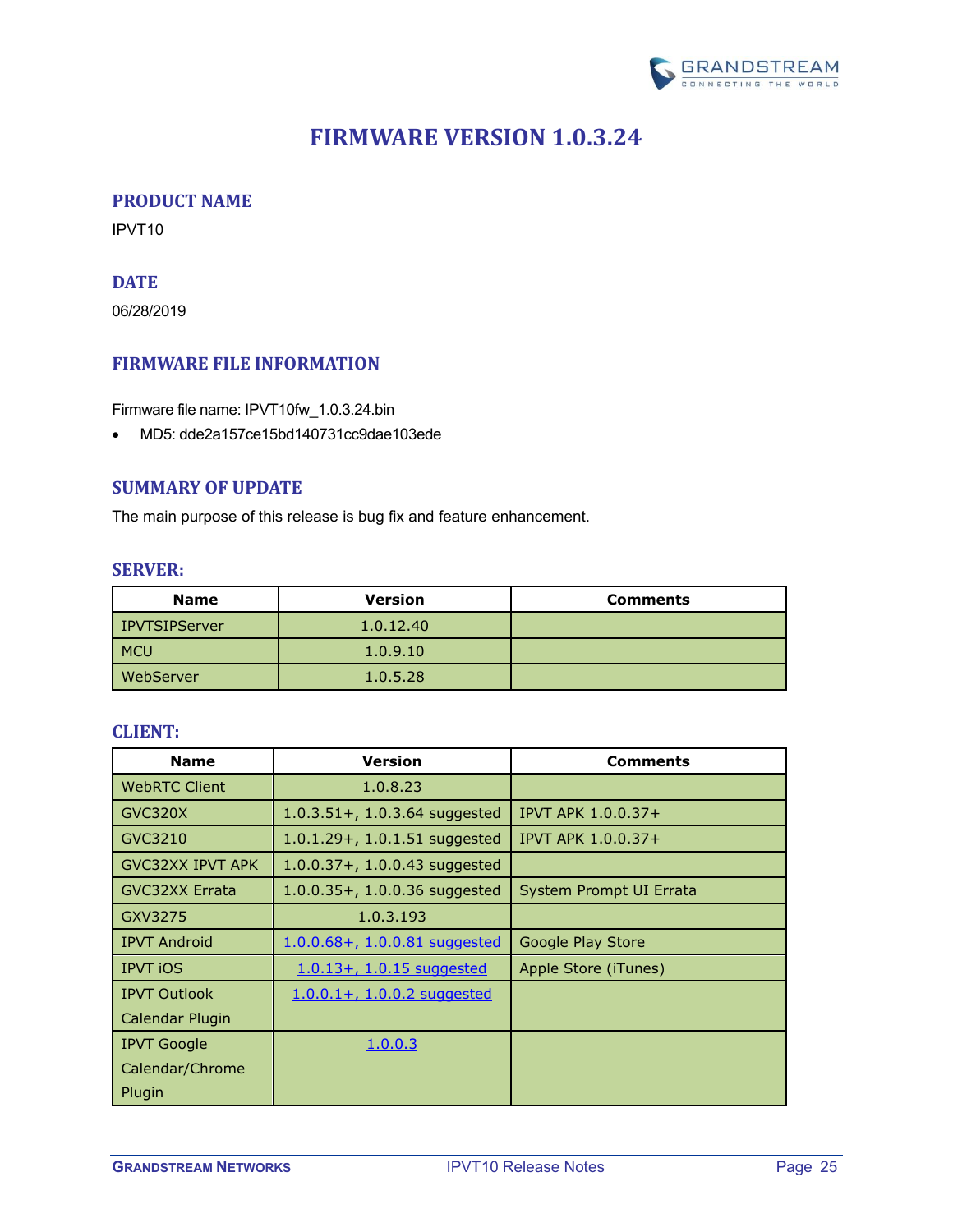

#### <span id="page-25-0"></span>**Browsers:**

✓ *IE 11, Firefox 52+, Chrome 52+, Microsoft Edge 40.15063+, Safari 11+, Opera 36+*

## **Operating System:**

- $\checkmark$  MacOS (OS X) 10+
- $\checkmark$  Win 7+
- $\checkmark$  Android 4.1+
- $\checkmark$  iOS 9.0+

## <span id="page-25-1"></span>**ENHANCEMENT**

- Supported allow administrator to view the operation logs of Admin accounts
- Supported static defense settings including Ping Defense, SYN-Flood Defense, Ping-of-Death Defense and Fail2Ban
- Supported alert notification methods including insufficient storage, insufficient memory, update deployment methods and so on
- Supported to record multiple video files separately for multi-layouts mode during the meeting
- Added new option "SRTP Support" for SIP Trunk Settings
- Supported RTMPS for living on Facebook
- The maximum video resolution is updated to 1080P during living on the third party platform
- Supported to edit default meeting layout in instant meeting template
- Supported only TLS mode for GVC IPVideoTalk APP (GVC IPVideoTalk APP: 1.0.0.46+)

## <span id="page-25-2"></span>**KNOWN ISSUES**

- When installing ESET antivirus software, Chrome/Opera cannot join the meeting and will report ERR\_SSL\_SERVER\_CERT\_BAD\_FORMAT error
- GVC3210 cannot display demo for quite a while in two cases:
	- *Case1:* 
		- GVC3210 in Demo mode joining the meeting then camera On/Off or Hold/Unhold
	- *Case2:*
		- GVC3210 in Demo mode joining the meeting with a password configured
- With Chrome (Ver: 52) the instant meeting would not jump to webRTC page.
- With Chrome (Ver: 52) or Opera (Ver: 36), paused DEMO would not resume and need to stop/restart the DEMO. Chrome (Ver: 60) and Opera (Ver: 47) without such issue.
- With latest Microsoft Edge or IE11, uploading the customized logo, even with correct file size, the upload process would fail.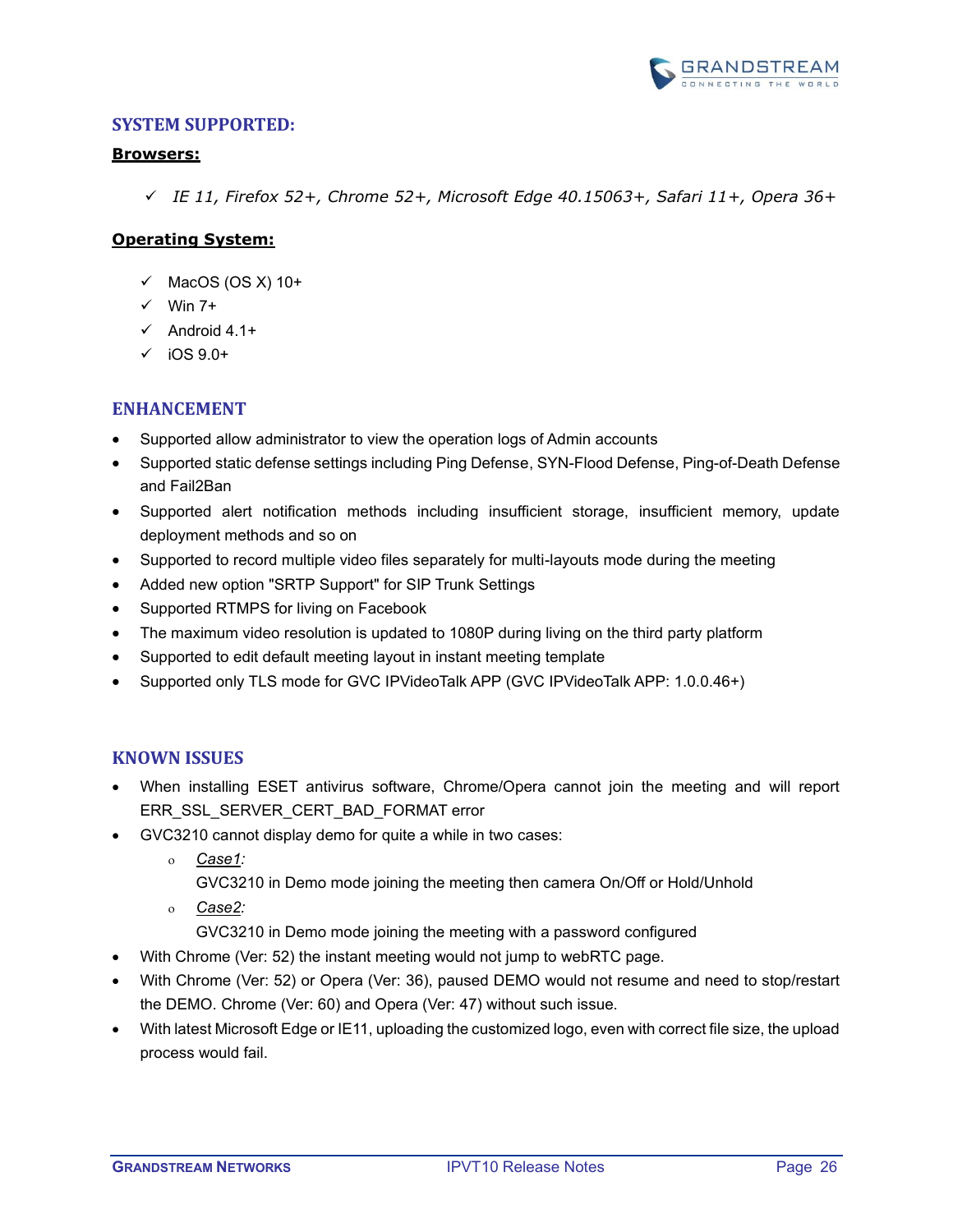

## **FIRMWARE VERSION 1.0.3.17**

#### <span id="page-26-1"></span><span id="page-26-0"></span>**PRODUCT NAME**

<span id="page-26-2"></span>IPVT10

## **DATE**

04/04/2019

#### <span id="page-26-3"></span>**FIRMWARE FILE INFORMATION**

• Firmware file name: IPVT10fw\_1.0.3.17.bin

MD5: 1aa3e570c796624ddf95bf1642060486

## <span id="page-26-4"></span>**SUMMARY OF UPDATE**

<span id="page-26-5"></span>The main purpose of this release is bug fix and feature enhancement.

#### **SERVER:**

| <b>Name</b>          | <b>Version</b> | <b>Comments</b> |
|----------------------|----------------|-----------------|
| <b>IPVTSIPServer</b> | 1.0.12.25      |                 |
| <b>MCU</b>           | 1.0.8.15       |                 |
| WebServer            | 1.0.5.22       |                 |

<span id="page-26-6"></span>

| <b>Name</b>             | <b>Version</b> | <b>Comments</b>           |
|-------------------------|----------------|---------------------------|
| <b>WebRTC Client</b>    | 1.0.8.18       |                           |
| GVC320X                 | 1.0.3.51       | <b>IPVT APK 1.0.0.37+</b> |
| GVC3210                 | 1.0.1.29       | IPVT APK 1.0.0.37+        |
| <b>GVC32XX IPVT APK</b> | 1.0.0.37       |                           |
| <b>GVC32XX Errata</b>   | 1.0.0.36       | System Prompt UI Errata   |
| GXV3275                 | 1.0.3.193      |                           |
| <b>IPVT Android</b>     | 1.0.0.68       | Google Play Store         |
| <b>IPVT iOS</b>         | 1.0.14         | Apple Store (iTunes)      |
| <b>IPVT Outlook</b>     | 1.0.0.1        |                           |
| Calendar Plugin         |                |                           |
| <b>IPVT Google</b>      | 1.0.0.3        |                           |
| Calendar/Chrome         |                |                           |
| Plugin                  |                |                           |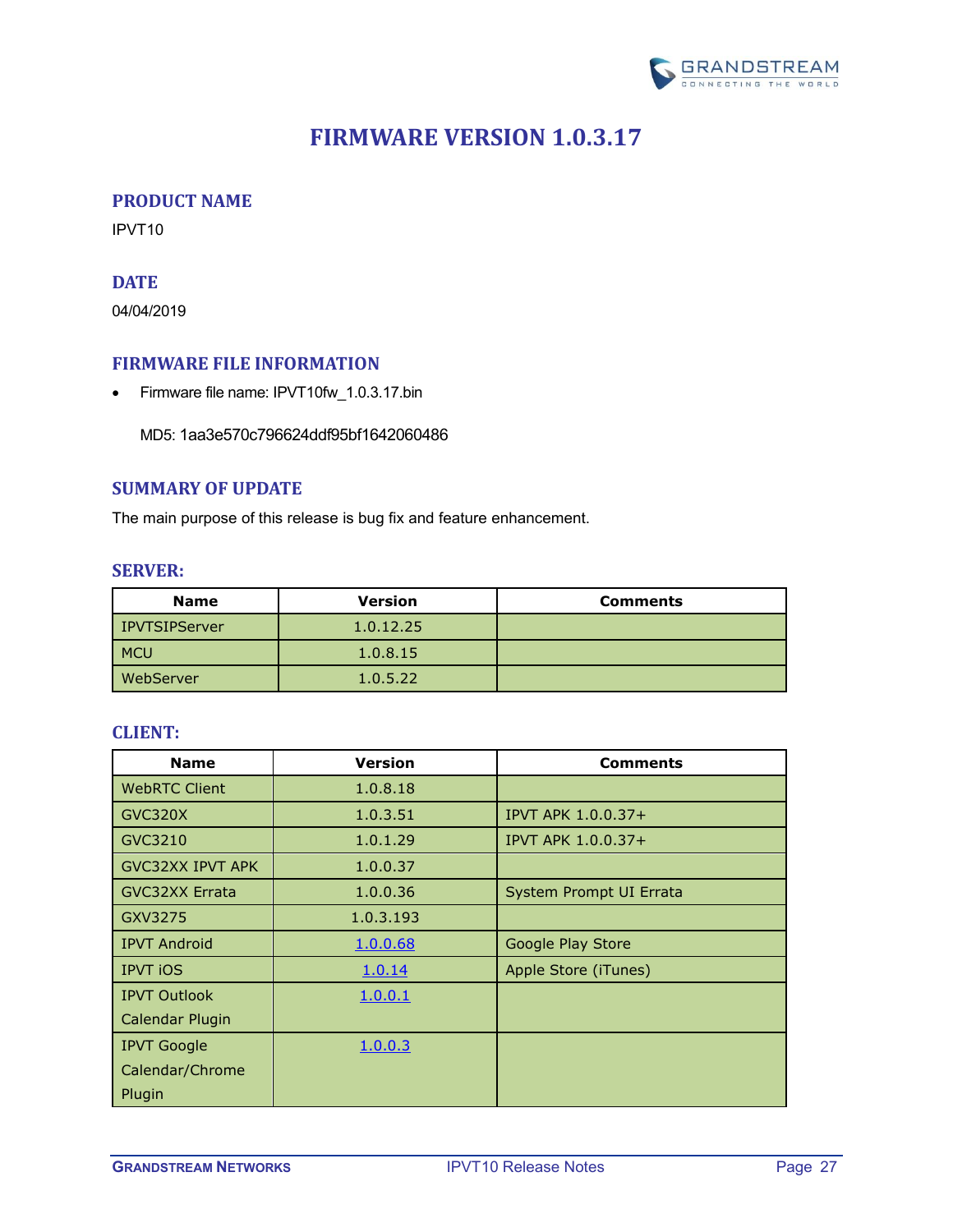

<span id="page-27-0"></span>**Browsers:** *IE 11, Firefox 52+, Chrome 52+, Microsoft Edge 40.15063+, Safari 11+, Opera 36+*

#### **Operating System:**

- $\checkmark$  MacOS (OS X) 10+
- $\checkmark$  Win 7+
- $\checkmark$  Android 4.1+
- $\checkmark$  iOS 9.0+

#### <span id="page-27-1"></span>**ENHANCEMENT**

- Added troubleshooting tools: Ping, Traceroute
- Supported create permanent public meeting room where anyone can join and start the meeting
- Added an option in Meeting Support Setting "Call the host device automatically when someone joins the conference"

#### <span id="page-27-2"></span>**KNOWN ISSUES**

- When installing ESET antivirus software, Chrome/Opera cannot join the meeting and will report ERR\_SSL\_SERVER\_CERT\_BAD\_FORMAT error
- Firefox (version 66.0.4/66.0.5) by default forbidden automatic audio play therefore users entering conference will not hear any audio. To resolve this, users have to click the " sicon, select "allow automatic playing audio" and refresh the browser, the audio will come out.
- GVC3210 cannot display demo for quite a while in two cases:
	- *Case1:*

GVC3210 in Demo mode joining the meeting then camera On/Off or Hold/Unhold

*Case2:*

GVC3210 in Demo mode joining the meeting with a password configured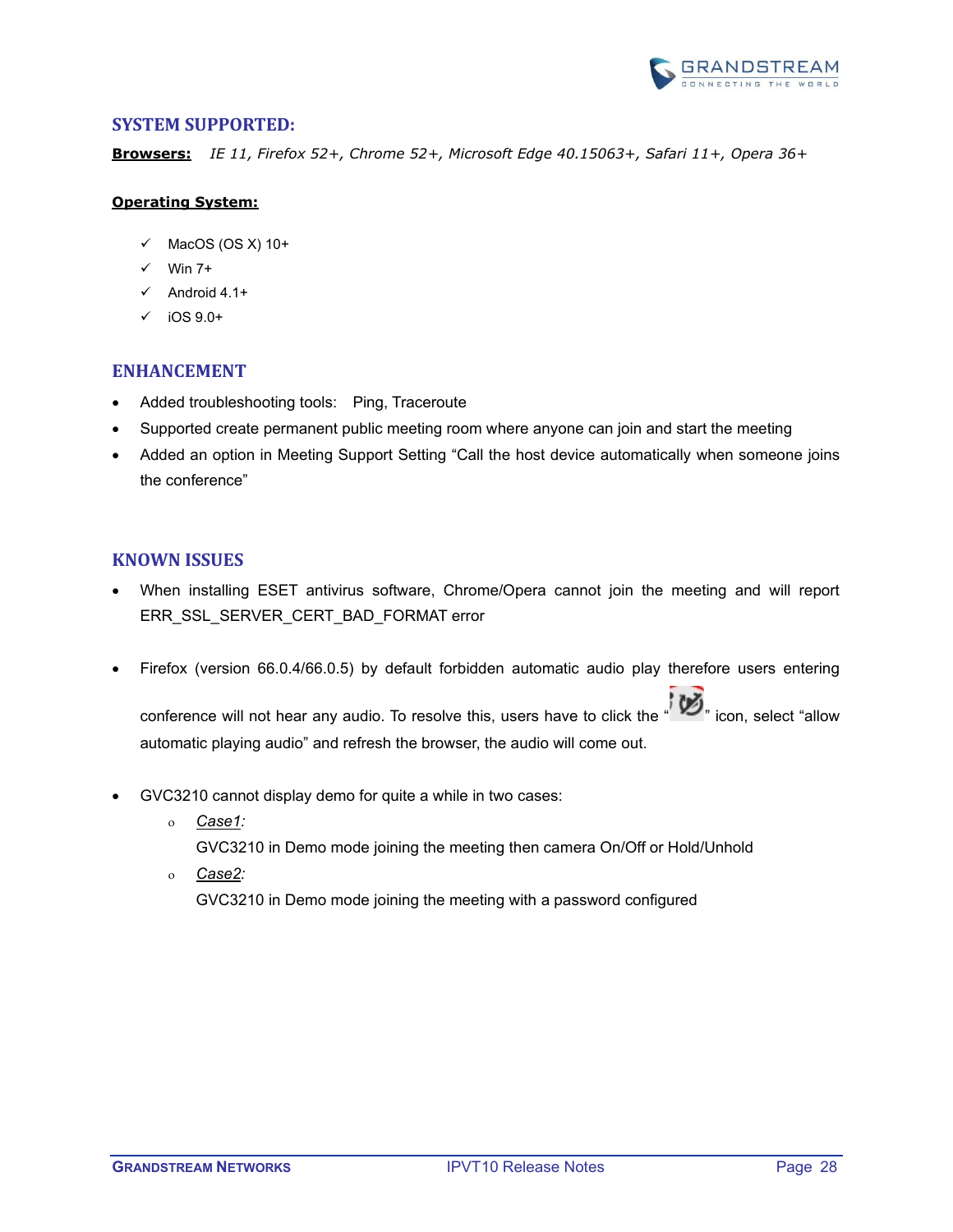

## **FIRMWARE VERSION 1.0.3.13**

#### <span id="page-28-1"></span><span id="page-28-0"></span>**PRODUCT NAME**

<span id="page-28-2"></span>IPVT10

## **DATE**

03/15/2019

### <span id="page-28-3"></span>**FIRMWARE FILE INFORMATION**

• Firmware file name: IPVT10fw\_1.0.3.13.bin

MD5: 4c190f73958c562d24dda616e5eb7993

## <span id="page-28-4"></span>**SUMMARY OF UPDATE**

<span id="page-28-5"></span>The main purpose of this release is bug fix and feature enhancement.

#### **SERVER:**

| <b>Name</b>          | <b>Version</b> | <b>Comments</b> |
|----------------------|----------------|-----------------|
| <b>IPVTSIPServer</b> | 1.0.12.22      |                 |
| <b>MCU</b>           | 1.0.8.14       |                 |
| WebServer            | 1.0.5.16       |                 |

<span id="page-28-6"></span>

| <b>Name</b>             | <b>Version</b> | <b>Comments</b>           |
|-------------------------|----------------|---------------------------|
| <b>WebRTC Client</b>    | 1.0.8.17       |                           |
| GVC320X                 | 1.0.3.51       | <b>IPVT APK 1.0.0.37+</b> |
| GVC3210                 | 1.0.1.29       | IPVT APK 1.0.0.37+        |
| <b>GVC32XX IPVT APK</b> | 1.0.0.37       |                           |
| <b>GVC32XX Errata</b>   | 1.0.0.36       | System Prompt UI Errata   |
| GXV3275                 | 1.0.3.193      |                           |
| <b>IPVT Android</b>     | 1.0.0.68       | Google Play Store         |
| <b>IPVT iOS</b>         | 1.0.14         | Apple Store (iTunes)      |
| <b>IPVT Outlook</b>     | 1.0.0.1        |                           |
| Calendar Plugin         |                |                           |
| <b>IPVT Google</b>      | 1.0.0.3        |                           |
| Calendar/Chrome         |                |                           |
| Plugin                  |                |                           |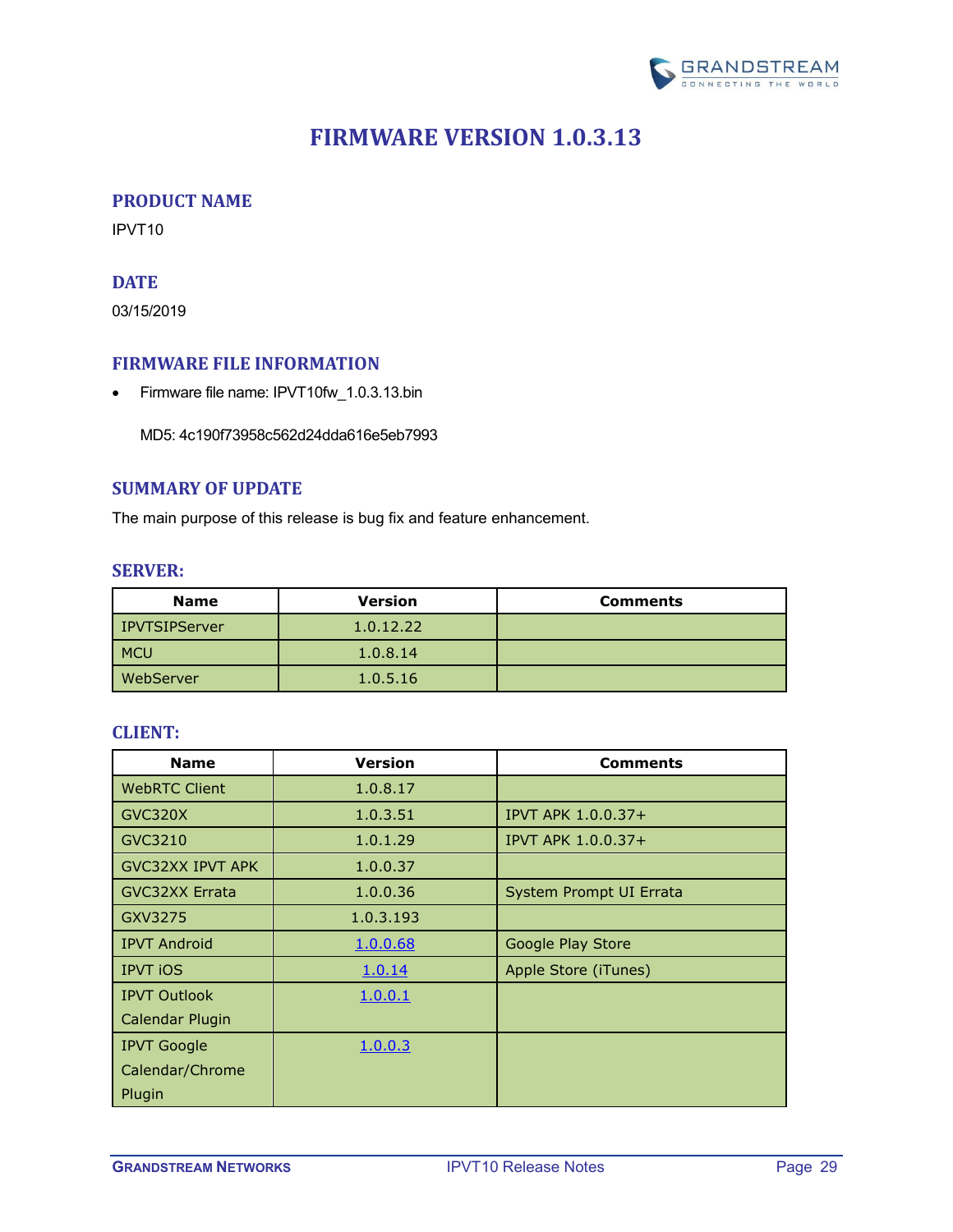

<span id="page-29-0"></span>**Browsers:** *IE 11, Firefox 52+, Chrome 52+, Microsoft Edge 40.15063+, Safari 11+, Opera 36+*

#### **Operating System:**

- $\checkmark$  MacOS (OS X) 10+
- $\checkmark$  Win 7+
- $\checkmark$  Android 4.1+
- $\checkmark$  iOS 9.0+

### <span id="page-29-1"></span>**ENHANCEMENT**

- Improved the meeting capacity: Support up to 50 meetings of two parties, or 10 meetings of three parties. Each meeting layout occupies 1 meeting resource
- Added multiple meeting layouts choices for each meeting
- Added support meeting caption, sending pictures and files in chat, and NFS extended disk
- Improved IPVT10 Web UI: Display NFS extended disk, display all sockets status, configure the meeting URL for public
- Added "Trial" tag on License
- Added support to send test email for SMTP mailbox
- Customized video screen banner subtitle to allow always display or display for a period of time
- Device List Page: Added support for filtering out devices already registered or un-registered
- Extend Storage: Added docking NAS storage that supporting NFS mount feature
- Added a new attribute in scheduled meeting: "prohibit participants sharing presentation."
- Added system information in deploying page
- Added "Test Sending Email" feature in deploying page
- Added support for Chat Message Notification Reminder
- Added support for sending image or file inside Message
- Added support for H.323 device to register and join the meeting
- Support video display when docking with UCM (depending on the compatibility of the device)
- Improved user experience for certain features
- Added support for pre-deployment of layout to be set when scheduling meetings
- Added feature that one meeting can be customized in 3 layouts and the WebRTC host can set different layouts for different participants
- When only two participants are in the meeting, both can see each other's videos without occupying conference room resources. Maximum of 50 conference rooms including 10 multiparty meetings can be supported
- Changed the initial default password to random password for more security
- Made change password mandatory when the user initially logs in web UI using default password
- Added WebRTC support with Firefox63 and Chrome72+ DEV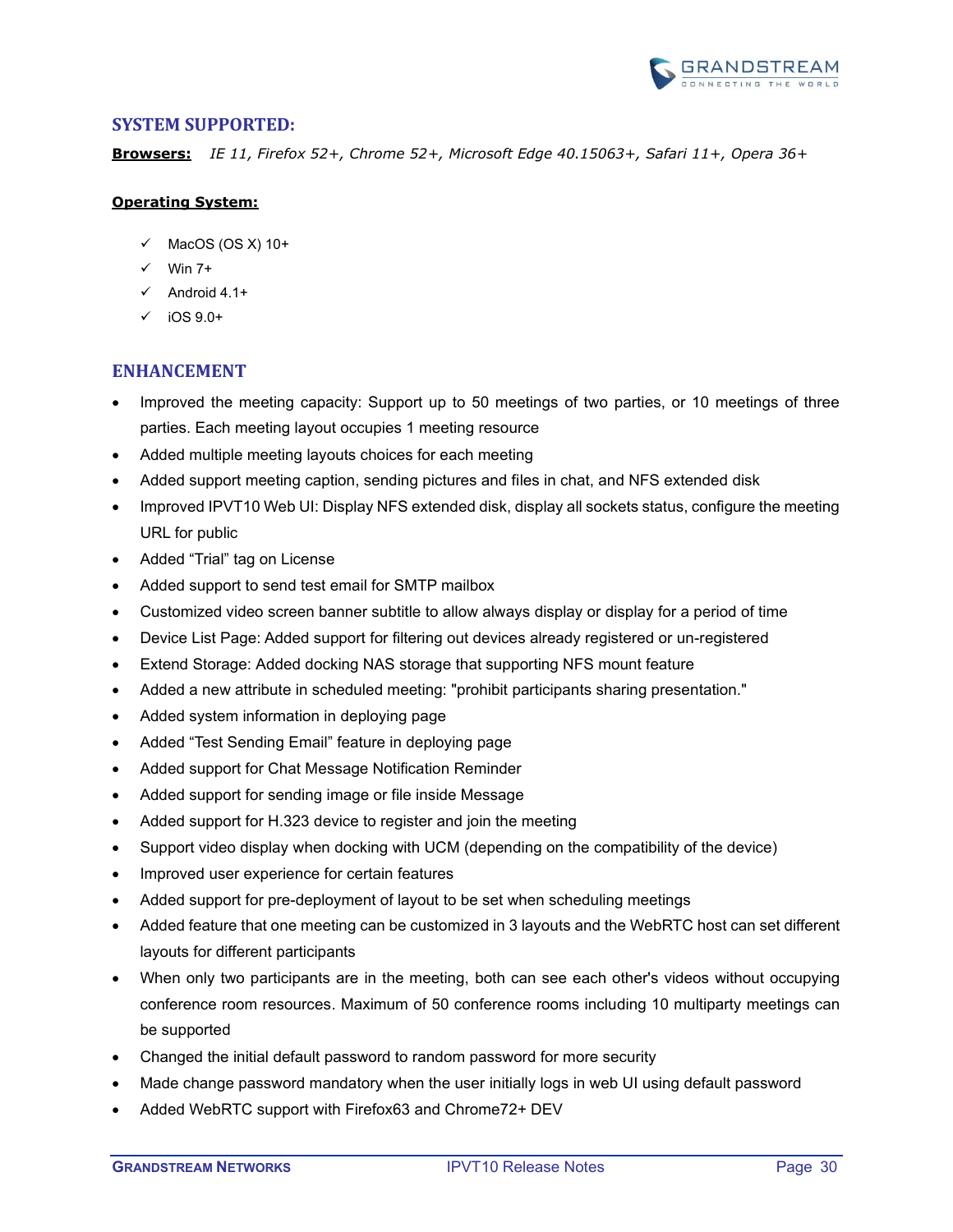

• Added support for integration with Outlook

### <span id="page-30-0"></span>**KNOWN ISSUES**

• When installing ESET antivirus software, Chrome/Opera cannot join the meeting and will report ERR\_SSL\_SERVER\_CERT\_BAD\_FORMAT error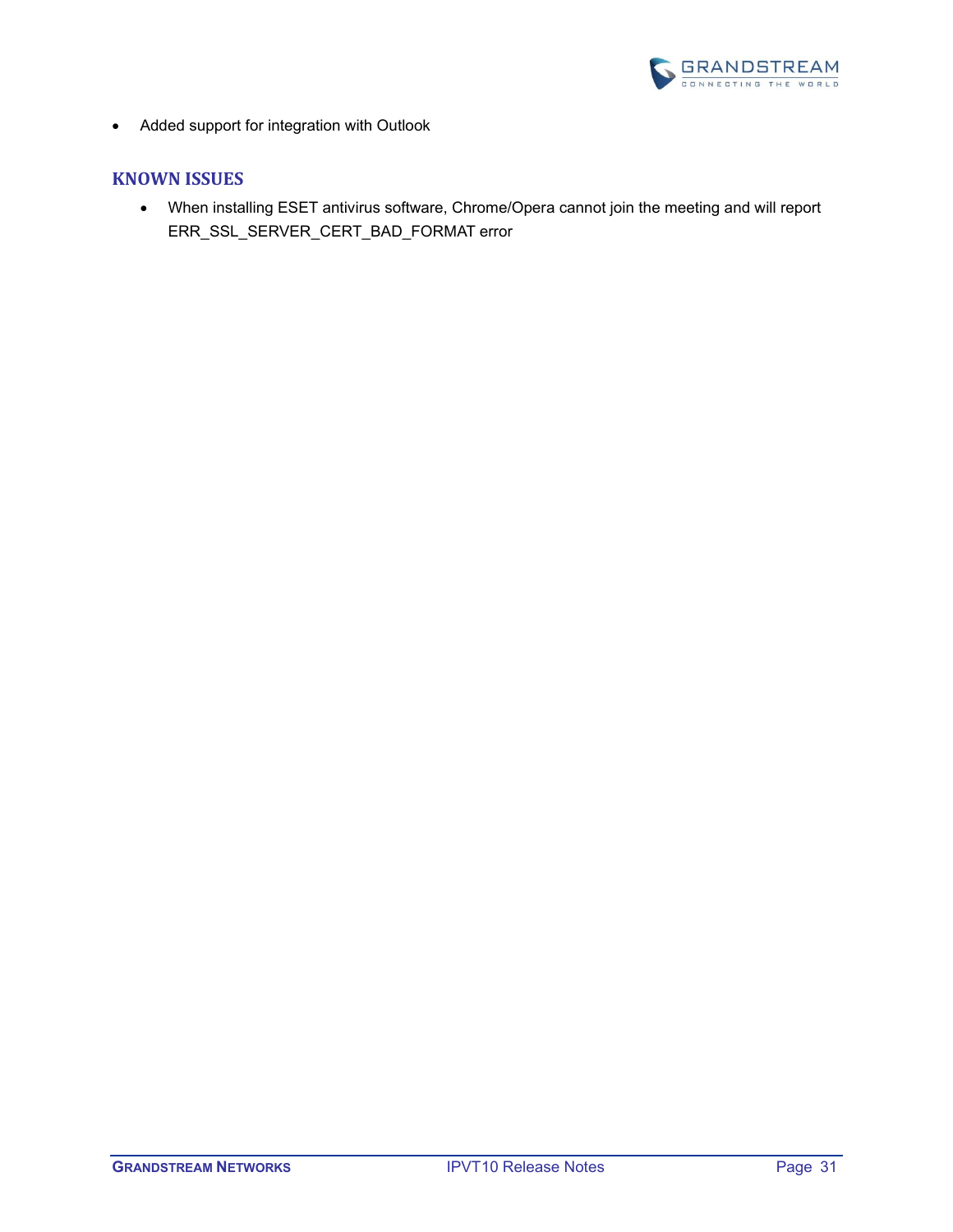

## **FIRMWARE VERSION 1.0.2.8**

#### <span id="page-31-1"></span><span id="page-31-0"></span>**PRODUCT NAME**

<span id="page-31-2"></span>IPVT10

## **DATE**

10/23/2018

#### <span id="page-31-3"></span>**FIRMWARE FILE INFORMATION**

• Firmware file name: IPVT10fw\_1.0.2.8.bin

MD5: aee88c060e7069ed2c10dc5fa16fa86d

## <span id="page-31-4"></span>**SUMMARY OF UPDATE**

<span id="page-31-5"></span>The main purpose of this release is bug fix and feature enhancement.

#### **SERVER:**

| <b>Name</b>   | <b>Version</b> | <b>Comments</b> |
|---------------|----------------|-----------------|
| IPVTSIPServer | 1.0.11.2       |                 |
| <b>MCU</b>    | 1.0.7.19       |                 |
| WebServer     | 1.0.4.13       |                 |

<span id="page-31-6"></span>

| <b>Name</b>             | <b>Version</b>  | <b>Comments</b>           |
|-------------------------|-----------------|---------------------------|
| <b>WebRTC Client</b>    | 1.0.7.15        |                           |
| GVC320X                 | 1.0.3.51        | <b>IPVT APK 1.0.0.37+</b> |
| GVC3210                 | 1.0.1.29        | <b>IPVT APK 1.0.0.37+</b> |
| <b>GVC32XX IPVT APK</b> | 1.0.0.37        |                           |
| <b>GVC32XX Errata</b>   | 1.0.0.33        | System Prompt UI Errata   |
| <b>IPVT Android</b>     | 1.0.0.68        | Google Play Store         |
| <b>IPVT iOS</b>         | 1.0.14(0.0.0.5) | Apple Store (iTunes)      |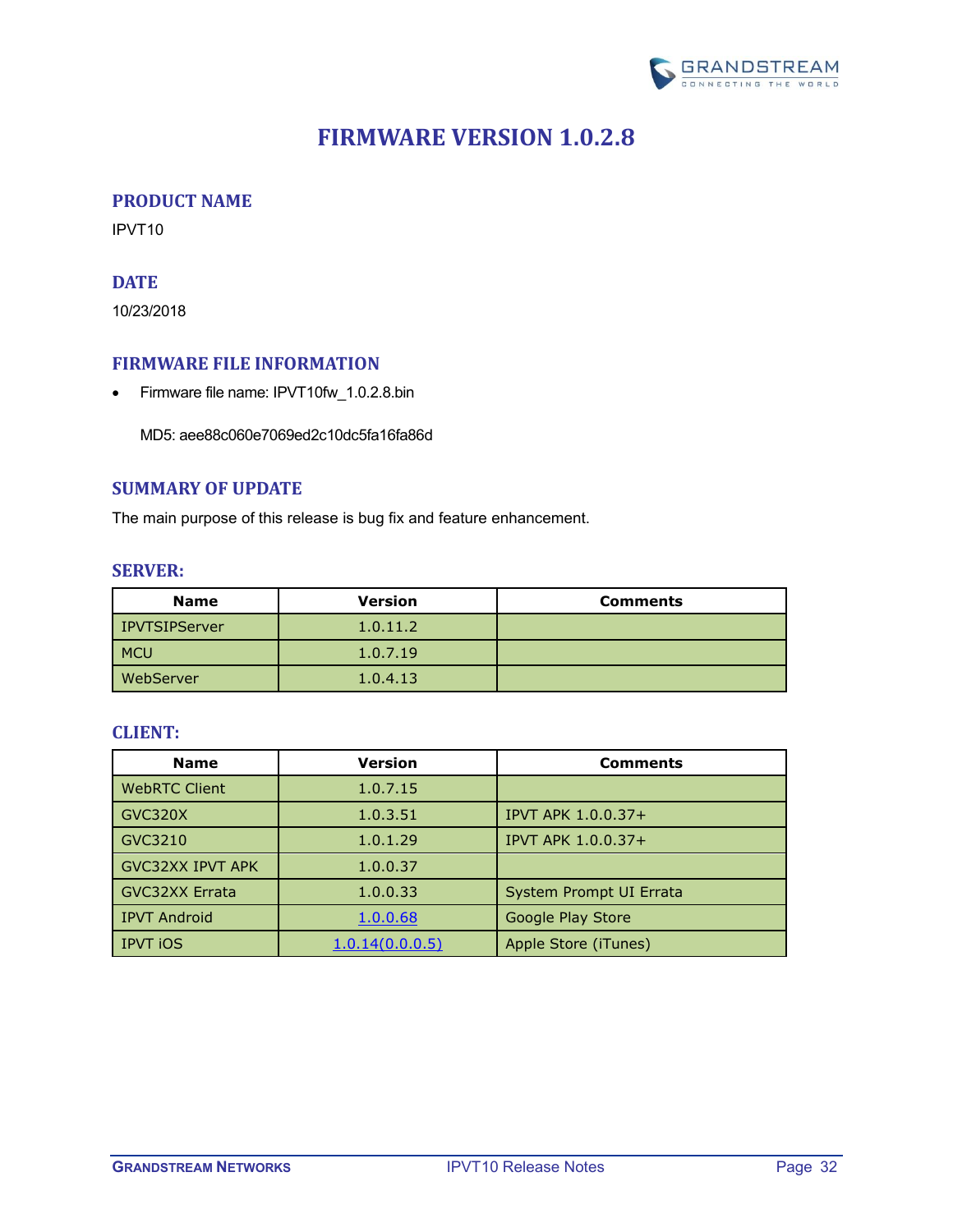

<span id="page-32-0"></span>**Browsers:** *IE 11, Firefox 52+, Chrome 52+, Microsoft Edge 40.15063+, Safari 11+, Opera 36+*

#### **Operating System:**

- $\checkmark$  MacOS (OS X) 10+
- $\checkmark$  Win 7+
- $\checkmark$  Android 4.1+
- $\checkmark$  iOS 9.0+

### <span id="page-32-1"></span>**ENHANCEMENT**

- Added assigning device usage privilege to sub account, and allow sub account to manage independently the related meeting functions, and email sub accounts the related status change.
- Add the region management function to the device. When the device region is modified, the reserved conferences will be transferred together to the modified region.
- Added each device now can independently set the maximum conference duration, the maximum number of participants, and the maximum number of videos.
- Incorporated feature to report abnormal logs to server in WebRTC Client.
- Reduced the volume lever of comfort noise.
- Adjusted the font in deployment page: Chinese adjusted to bold; Russian adjusted to Arial.

#### <span id="page-32-2"></span>**KNOWN ISSUES**

- SIP Server may crash sometimes.
- SIP Server video feed counter may with error sometimes.
- Encode (MCU) video sometimes showing blocks or white spots.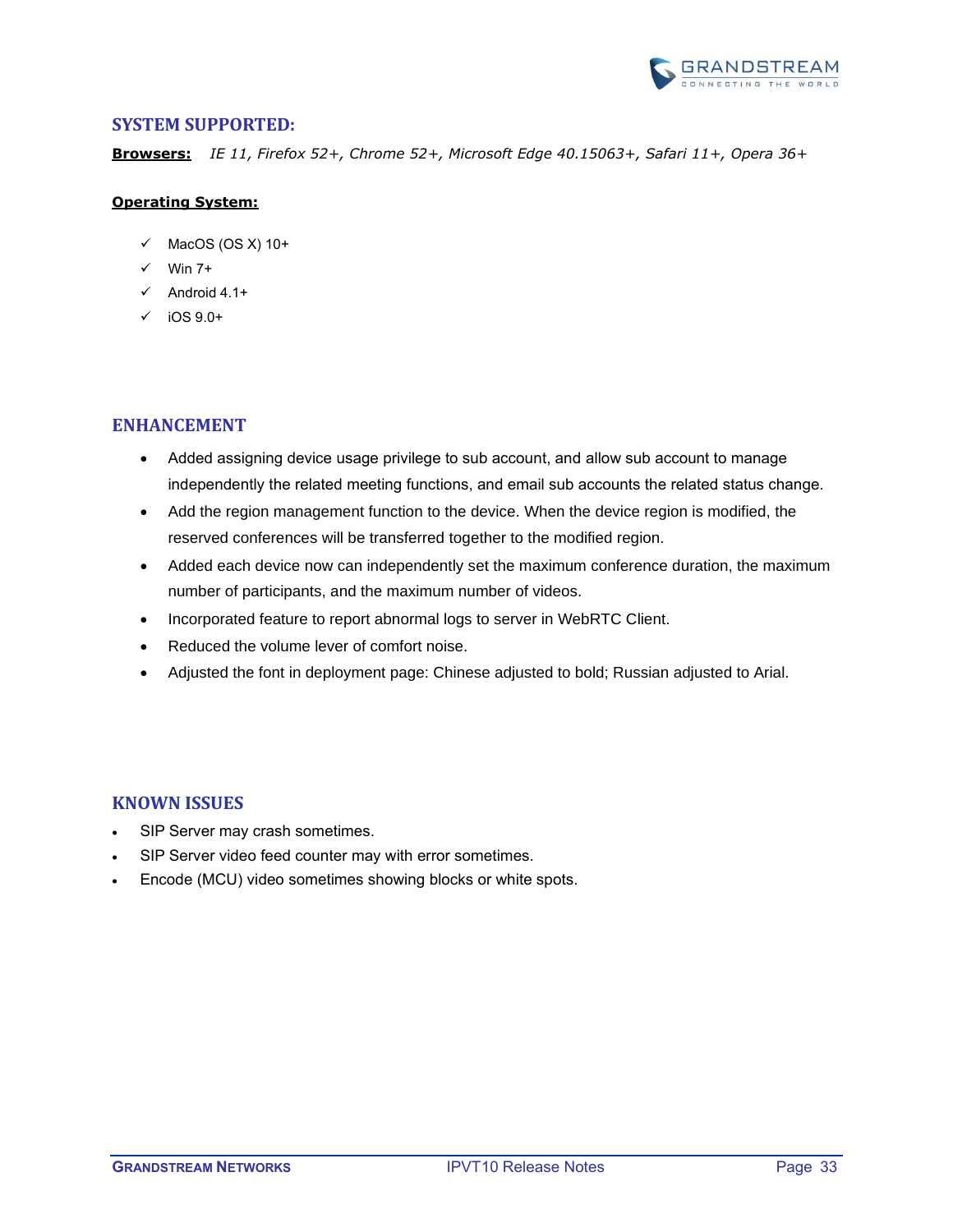

## **FIRMWARE VERSION 1.0.1.5**

#### <span id="page-33-1"></span><span id="page-33-0"></span>**PRODUCT NAME**

<span id="page-33-2"></span>IPVT10

## **DATE**

09/17/2018

### <span id="page-33-3"></span>**FIRMWARE FILE INFORMATION**

• Firmware file name: IPVT10fw\_1.0.1.5.bin

MD5: e9a51f08bec5ce7e2276336d161528af

## <span id="page-33-4"></span>**SUMMARY OF UPDATE**

<span id="page-33-5"></span>The main purpose of this release is enhancement since the initial release.

#### **SERVER:**

| <b>Name</b>   | <b>Version</b> | <b>Comments</b> |
|---------------|----------------|-----------------|
| IPVTSIPServer | 1.0.10.12      |                 |
| <b>MCU</b>    | 1.0.7.19       |                 |
| WebServer     | 1.0.4.6        |                 |

<span id="page-33-6"></span>

| <b>Name</b>          | <b>Version</b>  | <b>Comments</b>           |
|----------------------|-----------------|---------------------------|
| <b>WebRTC Client</b> | 1.0.7.14        |                           |
| GVC320X              | 1.0.3.51        | <b>IPVT APK 1.0.0.37+</b> |
| GVC3210              | 1.0.1.29        | <b>IPVT APK 1.0.0.37+</b> |
| <b>GVC32XX APK</b>   | 1.0.0.37        |                           |
| GVC32XX              | 1.0.0.33        | System Prompt UI Errata   |
| <b>IPVT Android</b>  | 1.0.0.68        | Google Play Store         |
| <b>IPVT iOS</b>      | 1.0.14(0.0.0.5) | Apple Store (iTunes)      |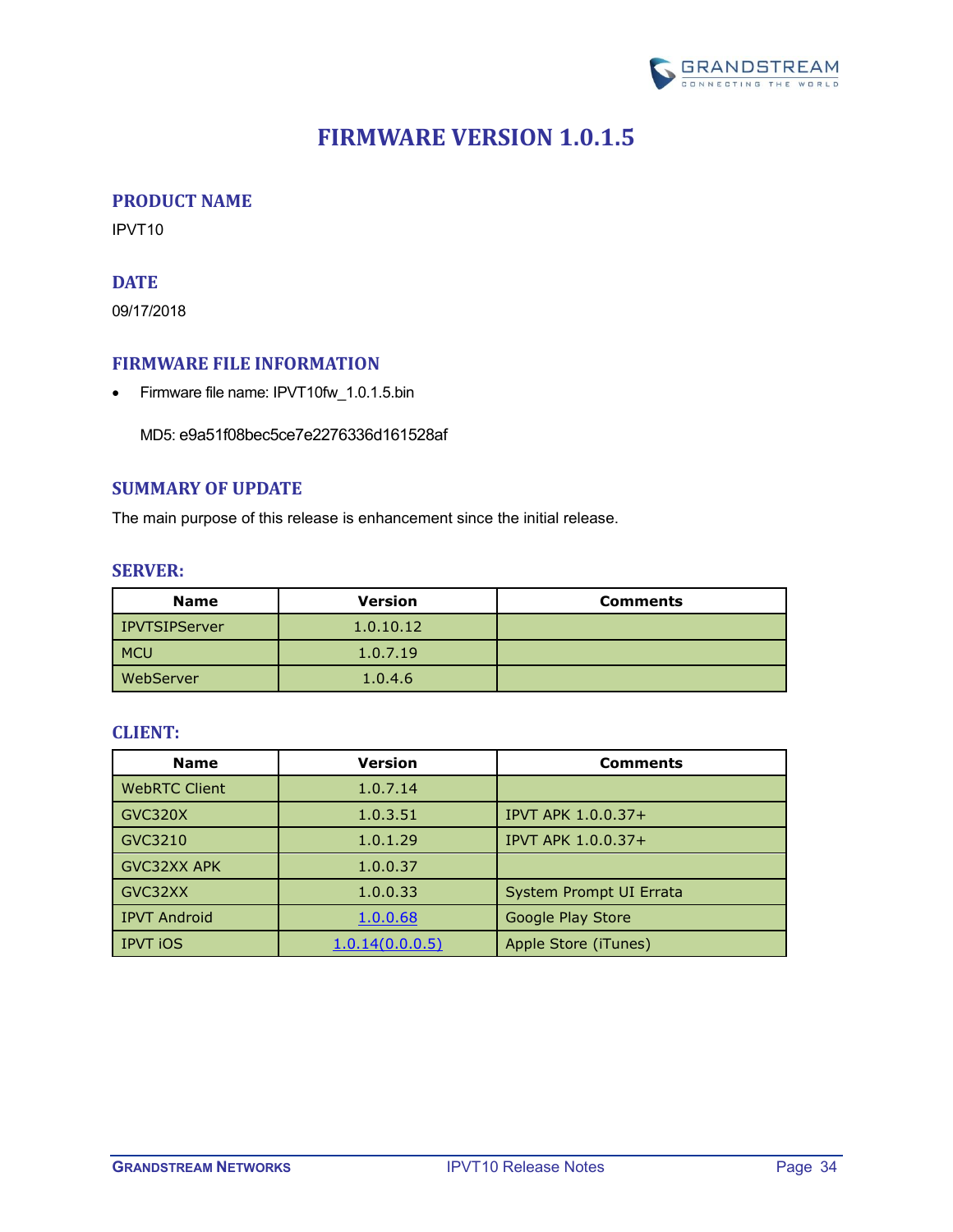

<span id="page-34-0"></span>**Browsers:** *IE 11, Firefox 52+, Chrome 52+, Microsoft Edge 40.15063+, Safari 11+, Opera 36+*

#### **Operating System:**

- $\checkmark$  MacOS (OS X) 10+
- $\checkmark$  Win 7+
- $\checkmark$  Android 4.1+
- $\checkmark$  iOS 9.0+

#### <span id="page-34-1"></span>**ENHANCEMENT**

- Added custom video layout (include fixed attendee's layout) and carousel the attendee list when the video feeds large than the max screen layout's size.
- Added maintenance features include: Export Log File and Capture Packets
- Added server monitor features include: Disk Status/Network Status/Meeting Room Status
- Support one master and many slaves to scale maximum number of meeting rooms.
- Added preview attendee's video by the host.
- Added playing comfortable noise when the meeting room is quiet.
- Support H.265
- Support customization of company's logo, domain for all the pages as well as the emails.
- Support 120 Video Feeds in one meeting.
- Support Factory Reset with preservation of user data.

#### <span id="page-34-2"></span>**KNOWN ISSUES**

- SIP Server may crash sometimes.
- SIP Server video feed counter may with error sometimes.
- Encode (MCU) video sometimes showing blocks or white spots.